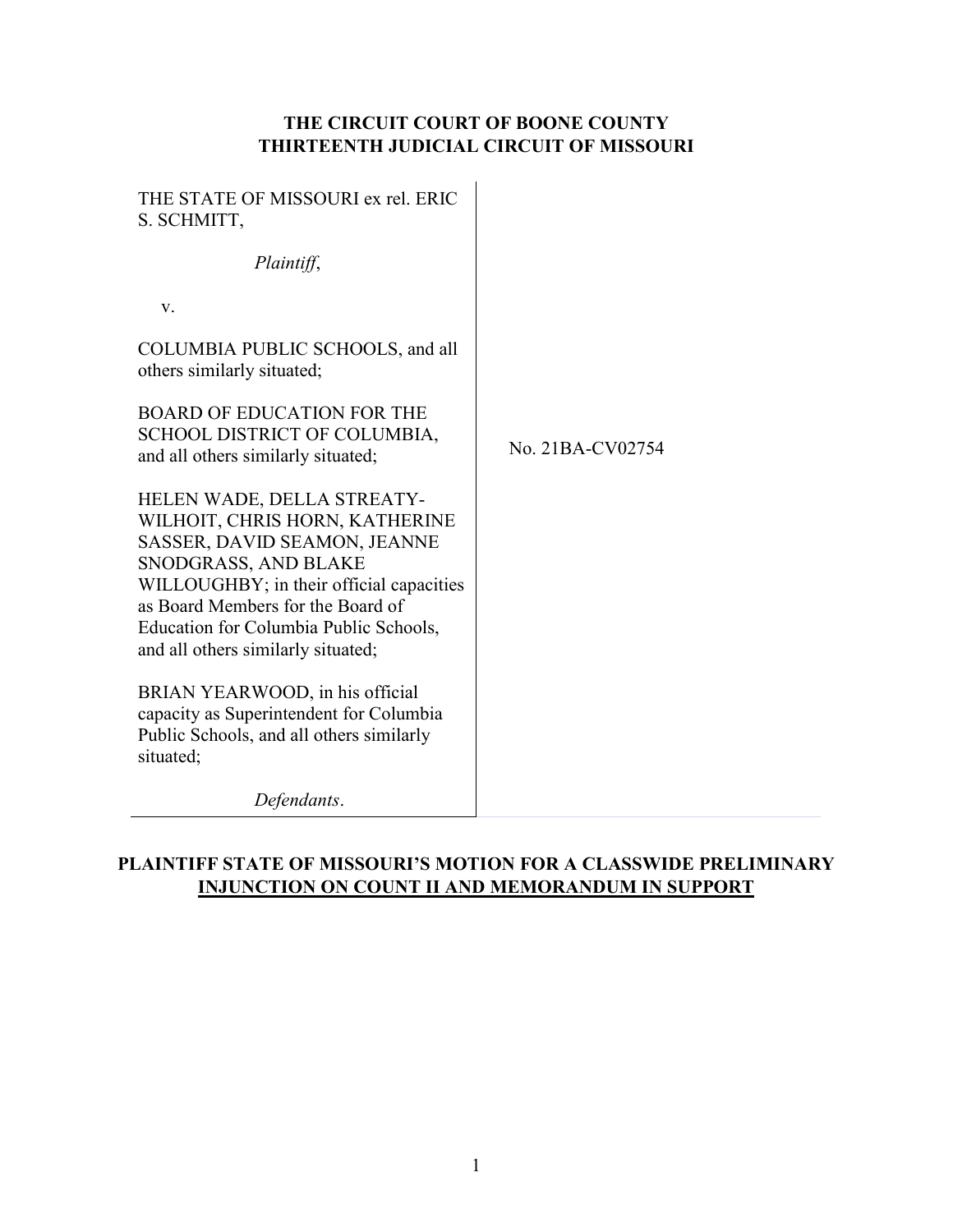## **INTRODUCTION**

For well over a year during the COVID-19 pandemic, Missourians endured unprecedented restrictions on their personal, economic, religious, educational, social, and athletic freedoms. These restrictions included business lockdowns, shuttered religious services, closed schools, restrictions on personal interactions, mask mandates, cancellation of proms and sporting events, postponed weddings, and many other limits. Over time, a widespread perception arose that many of those who imposed such restrictions were immunized from public opinion, and were acting without transparency or democratic accountability. Responding to this problem, the Missouri General Assembly enacted § 67.265 of the Missouri Revised Statutes. Overwhelming bipartisan majorities in both the House and Senate voted in favor of the new statute. Section 67.265 requires the most democratically accountable body within each political subdivision—its governing body—to meet and vote publicly to approve the public health orders that impact Missourians' freedom. If the governing body does not do so, those orders automatically expire.

Yet public school districts throughout the State of Missouri—including the named defendants of Columbia Public Schools—have systematically ignored § 67.265, acting as if the statute does not apply to them. In particular, they have treated their mask mandates for pre-K–12 students as exempt from § 67.265. This disregard for the law is completely unfounded. The statute applies to any "political subdivision,"  $\frac{6}{5}$  67.265.1, and "public school districts in Missouri are regularly considered political subdivisions." *S.M.H. v. Schmitt*, 618 S.W.3d 531, 534 (Mo. banc 2021). If public school districts like Columbia Public Schools wish to impose mask mandates on their students, they are required to comply with Missouri law—specifically, the democratic procedures set forth in § 67.265. This Court should enter a classwide preliminary injunction requiring Missouri's school districts to comply with the law, and preventing them from imposing or enforcing masking requirements on students that do not comply with  $\S 67.265$ .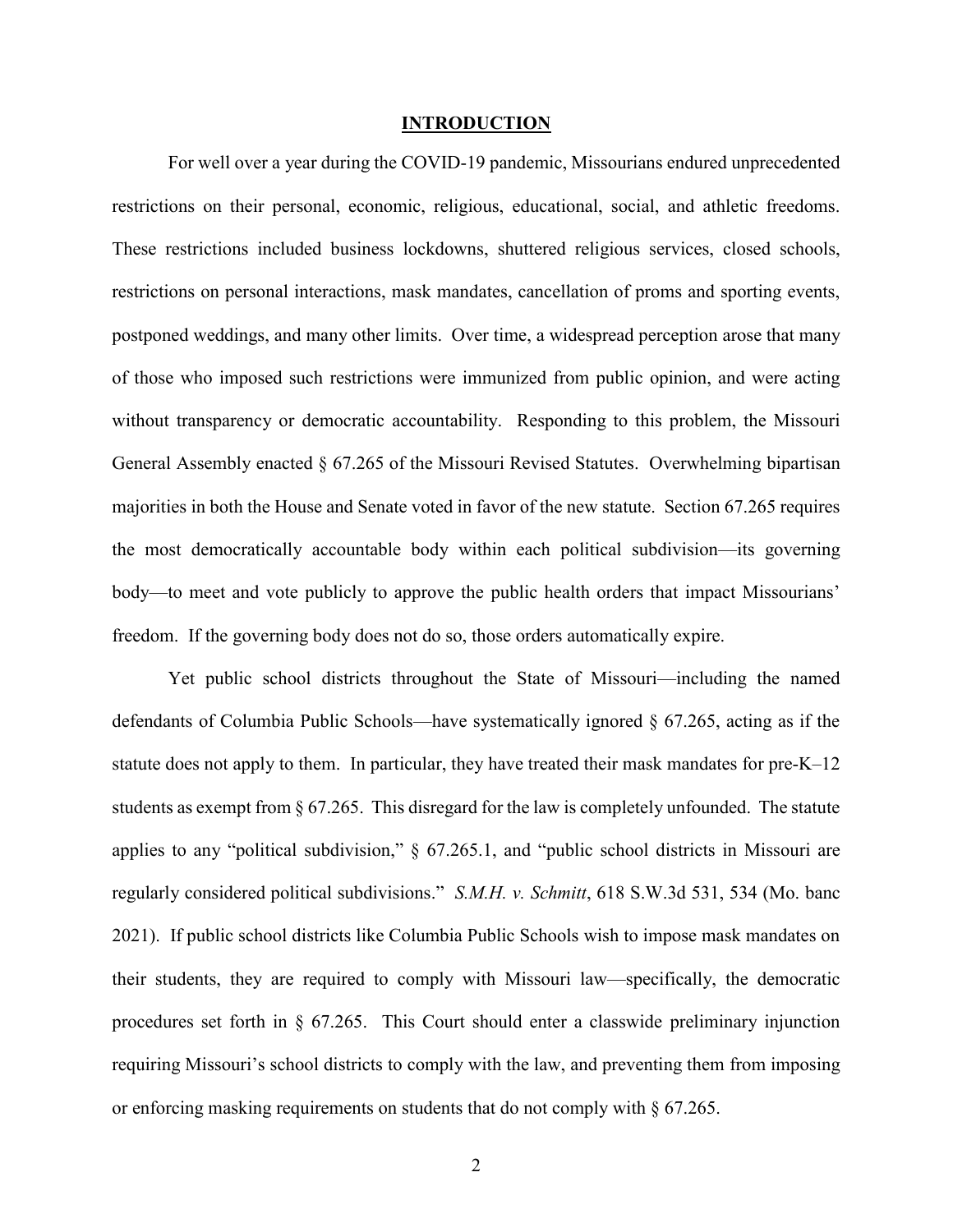## **FACTUAL BACKGROUND**

## **I. COVID-19 Restrictions and the Passage of HB 271.**

A year and a half of lockdowns and educational restrictions at schools have caused significant harm to the schoolchildren of the State of Missouri. *See*, *e.g.*, Blythe Bernhard, *Student Test Scores Drop as Predicted During Pandemic Year in Missouri*, ST. LOUIS POST-DISPATCH (Sept. 14, 2021), https://bit.ly/3zcagKe. Those, and similar, restrictions were controversial and often imposed and perpetuated unilaterally, with little input from parents and schoolchildren.

Such problems led the Missouri General Assembly to enact House Bill 271 (2021) by the overwhelming margins of 147-2 in the Missouri House and 29-3 in the Missouri Senate. *See*  Journal of the House, May 12, 2021, 2721-2722; Journal of the Senate, May 12, 2021, 1719-1720.<sup>1</sup> That law, codified at § 67.265, RSMo, "requires local leaders to be more transparent in their reasoning and accountable for their decisions when it comes to public health orders." Press Release, Missouri Governor Michael L. Parson, *Governor Parson Signs HB 271 Regarding Local Public Health Orders and Vaccine Passports* (June 15, 2021), https://bit.ly/3iaeMUd. HB 271 contained an emergency clause that made new § 67.265 effective upon its passage and approval. HB 271 § B, 101st Gen. Assemb., Reg. Sess. (Mo. 2021). Thus, § 67.265 became effective on June 15, 2021.

HB 271 subjects any "order" relating to public health—where "order" is defined as "a public health order, ordinance, rule, or regulation issued by a political subdivision, including by a health officer, local public health agency, public health authority, or the political subdivision's executive,"  $\S 67.265.1$ —to termination upon "a simple majority vote" of "[t]he governing bod[y] of the political subdivision issuing" those orders. § 67.265.2. RSMo. It also provides that most

 $\overline{a}$ 

<sup>1</sup> The Court may take judicial notice of the official House and Senate Journals. *Bullington v.* State, 459 S.W.2d 334, 338 (Mo. 1970); *Brown v. Morris*, 290 S.W.2d 160, 163 (Mo. banc 1956).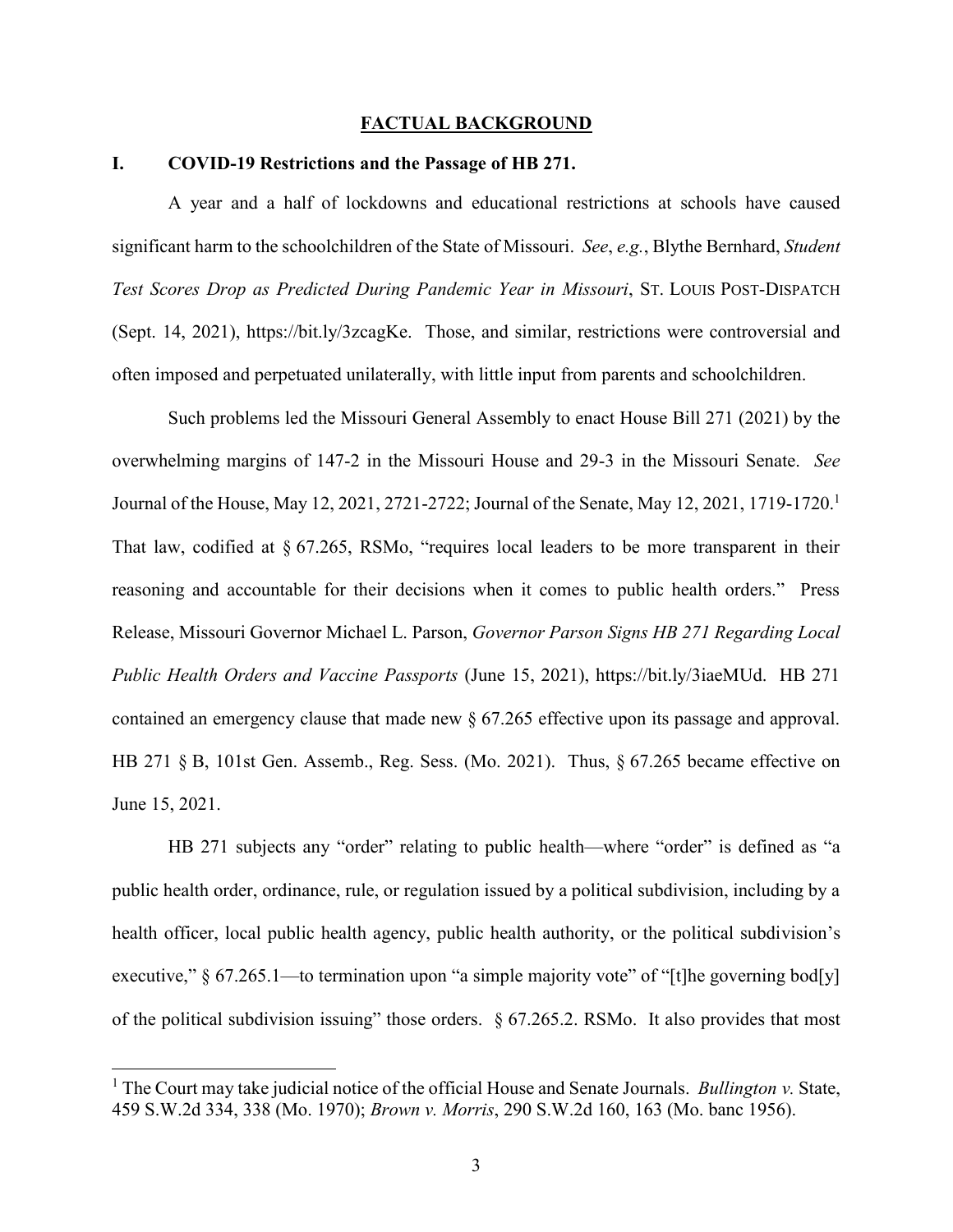public health orders automatically expire after 30 days unless first extended by a majority of the governing body. Section 67.265.1(1) places limits on any public health order issued during an "emergency declared pursuant to chapter 44" that "directly or indirectly closes, partially closes, or places restrictions on the opening of or access to any one or more business organizations, churches, schools, or other places of public or private gathering or assembly" or "that prohibits or otherwise limits attendance at any public or private gatherings." § 67.265.1(1). Such orders expire no later than thirty days after issuance, unless "the political subdivision's governing body" first extends the order by a majority vote or approves a "similar" one.  $\S 67.265.1(1)$ . Thus, the law requires approval from the democratic branches of Missouri's political subdivision as a condition of allowing executives of local political subdivisions to restrict the freedom of local individuals, including students, in the name of public health.

In addition, § 67.265.4 requires the political subdivision's officers to make a formal report to the subdivision's governing body concerning the justification for any such public health order, at or before the time it is issued: "Prior to or concurrent with the issuance or extension of any order under subdivisions (1) and (2) of subsection 1 of this section, the health officer, local public health agency, public health authority, or executive shall provide a report to the governing body containing information supporting the need for such order." § 67.265.4, RSMo. And § 67.265.5 prohibits any political subdivision from adopting orders that "directly or indirectly" have the same effect of an unlawful order: "No political subdivision of this state shall make or modify any orders that have the effect, directly or indirectly, of a prohibited order under this section." § 67.265.5.

There is an emergency declaration in place concerning the State's healthcare system and recovery efforts from COVID-19. *See* Executive Order No. 21-09 (Aug. 27, 2021). Such an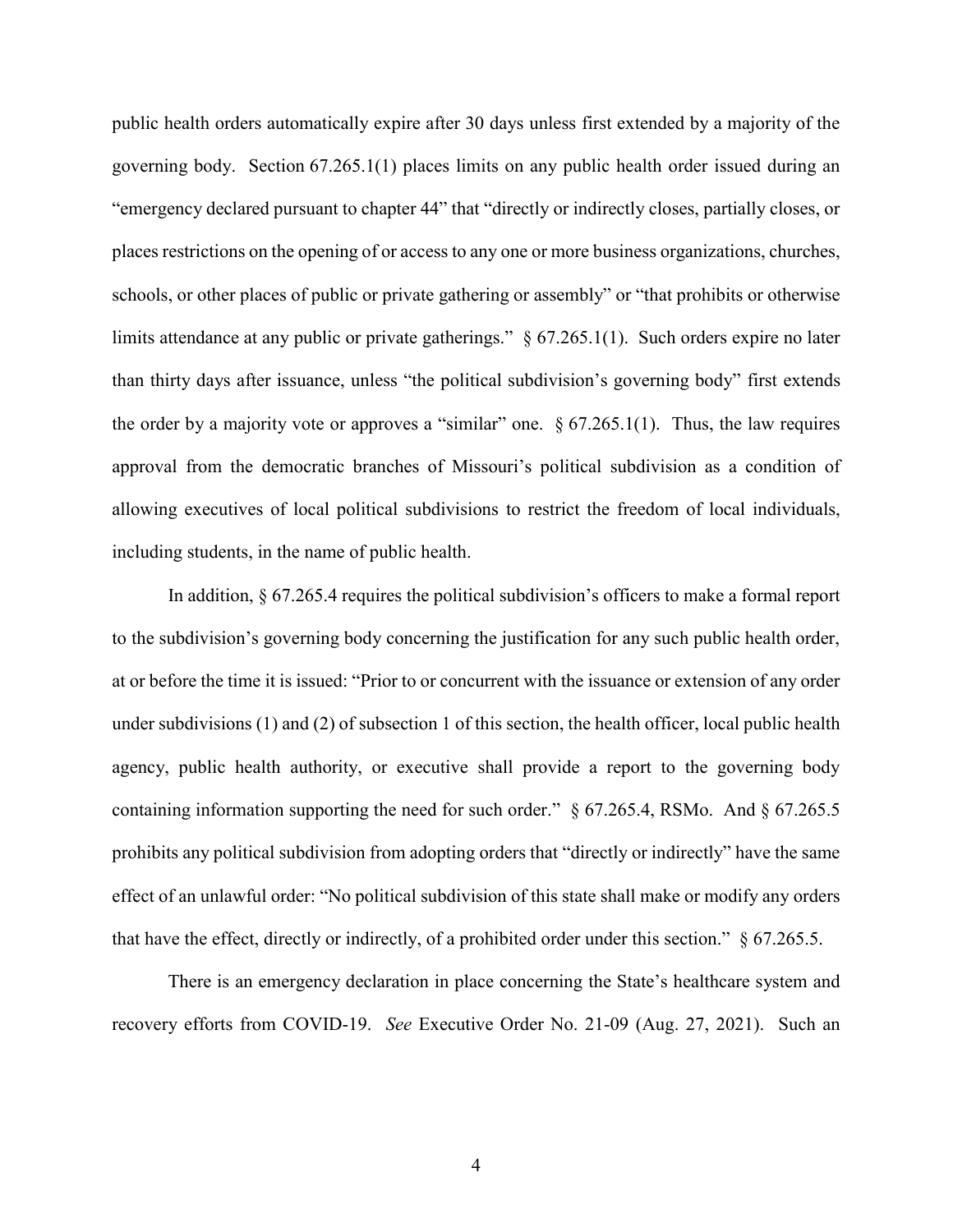emergency declaration regarding COVID-19 was also in place prior to August 27, 2021, including on August 13, 2021. *See* Executive Order No. 21-07 (Mar. 26, 2021).

#### **II. Columbia Public Schools' Mask Mandate.**

Columbia Public Schools (CPS)—like many school districts across Missouri—has ordered all individuals, including students, to wear masks when indoors at school. And, like many school districts across the State, CPS has failed to comply with § 67.265, RSMo.

On or about June 29, 2021, CPS generated its "2021-22 Coronavirus Plan." Ex. A to Affidavit of Michael Talent, attached ("Coronavirus Plan"). The Coronavirus Plan indicates that it was "[c]reated June 29, 2021," and "[u]dated September 3, 2021," with no other updates listed. *Id.* at 2. The Coronavirus Plan does not adopt a masking policy, but it provides that the Superintendent may adopt a masking policy: "The Superintendent will make decisions about mask requirements in consultation with the Incident Command Team, the Columbia/Boone County Health Department, health and medical professionals and neighboring school district superintendents." *Id.* at 29.

The Coronavirus Plan also imposes different isolation and quarantine requirements on students depending on whether they were masked during their interactions with individuals who test positive for COVID-19. Ex. A, at 23-24. Specifically, the Plan states that "Quarantine is **NOT** required for individuals who consistently and correctly wear a mask, are 3 feet or more from a positive individual less than 15 minutes, cumulative time, within a 24-hour period and have no symptoms." *Id.* at 23. But it states that "Quarantine **IS** required for individuals who are less than 6 feet from a positive individual for more than 15 minutes, cumulative time, within a 24-hour period, without a mask." *Id.* at 24. Quarantine requires a seven-to-ten day period out of school and requires mask-wearing, even outdoors, through 14 days. *Id.*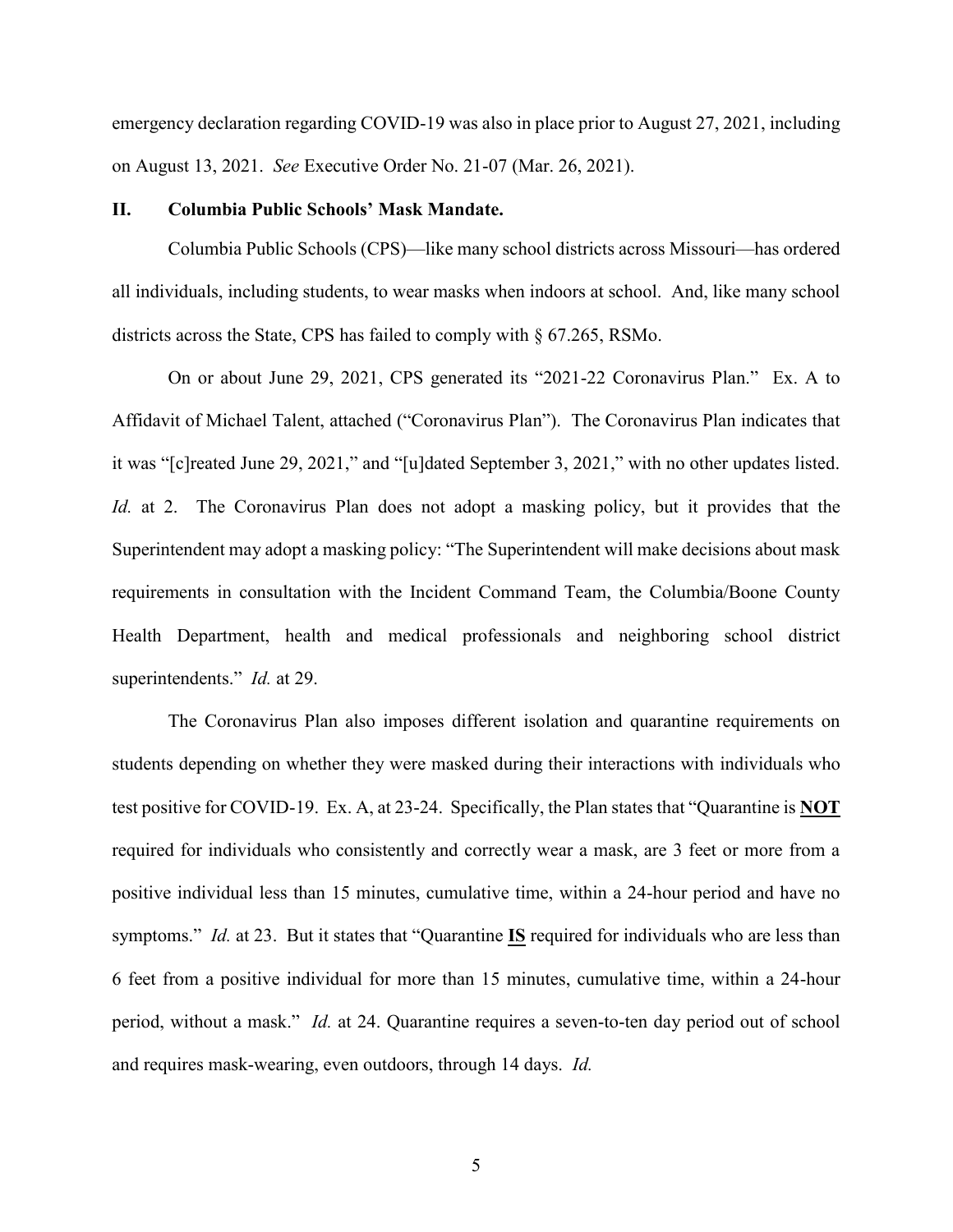On August 13, 2021, CPS issued a "Coronavirus Updates for Families," which imposed a mask mandate on students attending CPS schools. Ex. B to Talent Aff. (the "Mask Mandate"). The document indicates that it provides "Updates for August 13, 2021." *Id.* at 1. It addresses the masking policy for "19,000 students and nearly 3,000 employees" in "42 buildings across our school district." *Id.* It provides that "we will begin the school year with a *requirement* that all scholars and adults, regardless of vaccination status, wear masks when indoors and on buses." *Id.* (emphasis added) ("scholars" refers to public school students). The Mask Mandate states that "[m]asking indoors in all Columbia Public Schools buildings will begin on Monday, August 16." *Id.* It states that "Scholars and CPS employees will be required to wear a mask when indoors and on school buses." *Id.* at 2 (emphasis in original). And it states that "Visitors to our campuses will be required to wear a mask when indoors at all times." *Id.* (emphasis in original).

In addition, CPS's Mask Mandate imposes different isolation and quarantine requirements based on mask-wearing that are similar to those set forth in the Coronavirus Plan. It states that "Quarantine is **NOT** required for individuals who consistently and correctly wear a mask and are 3 feet or more from a positive individual for less than 15 minutes of cumulative time within a 24 hour period and have no symptoms." *Id.* at 2. But it states that "Contact tracing is done for those not wearing a mask, within 3 feet of a positive individual, indoors, for a cumulative time of 15 minutes or more within a 24-hour period." *Id.* And it emphasizes that "Vaccination status *and mask-wearing* are primary considerations in contact tracing and quarantine protocols." *Id.* (emphasis added).

Thirty days after August 13, 2021 fell on September 12, 2021. On September 13, 2021 thirty-one days after the August 13 Mask Mandate issued, and seventy-six days after the June 29 Coronavirus Plan was created—the Columbia Public Schools school board conducted a school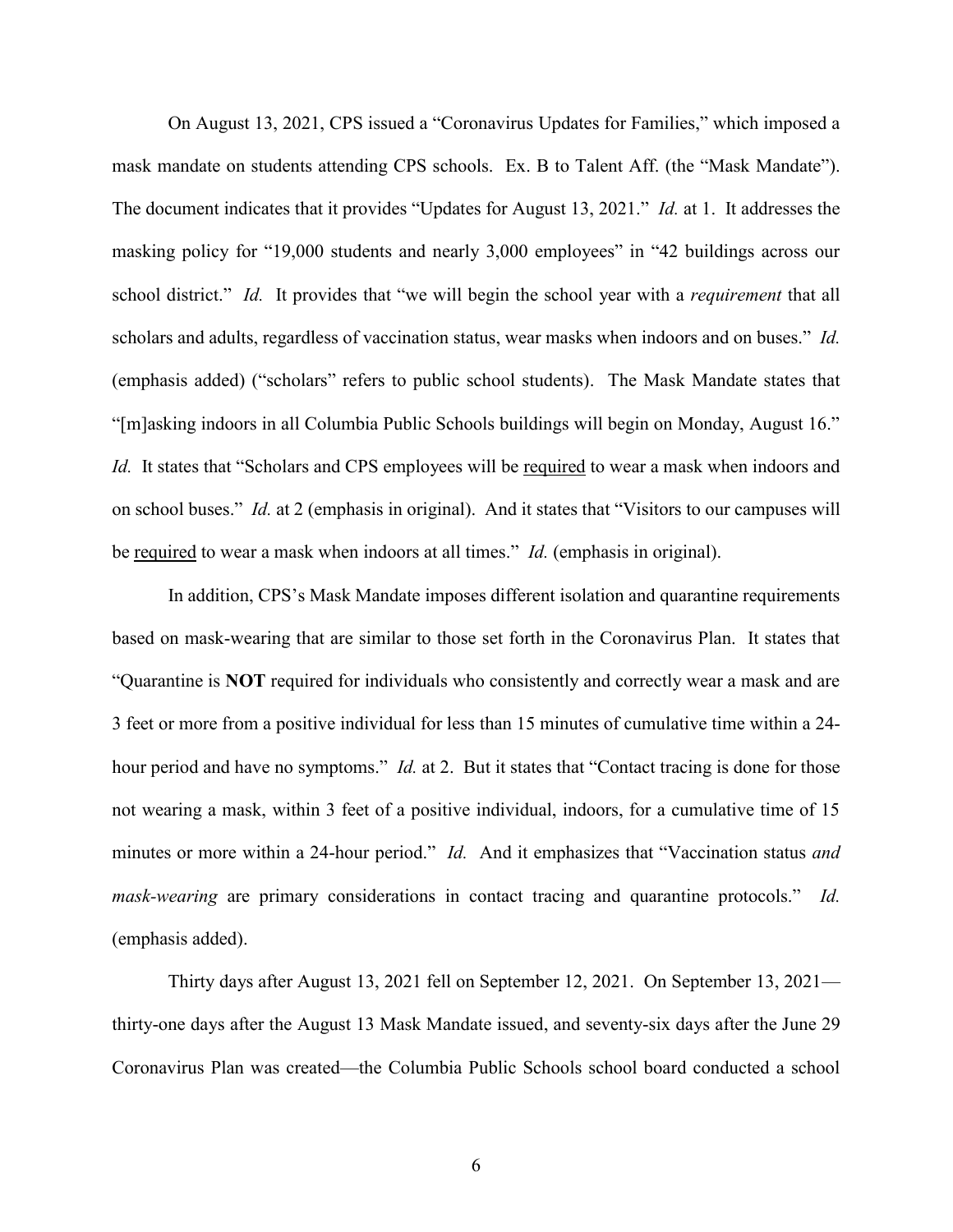board meeting. The public agenda for the meeting stated that the meeting would consider whether to "approve the Administration's issuance of Columbia Public Schools' 2021-2022 Coronavirus Plan: CPS's Safe Return to In-Person Instruction and Continuity of Services Plan (as updated on August 16, 2021, by the Administration's Coronavirus Updates for Families and last updated September 3, 2021) and affirms the Board's extension of this Plan …." Columbia Public Schools, *Agenda: BOE Regular Session 09/13/2021*, https://bit.ly/3zcOar1 (agenda item number 7.D) (Ex. C to Talent Aff.). The agenda linked only to the 2021-22 Coronavirus Plan, not to the Mask Mandate. *See id.* (linking only to the Coronavirus Plan under "Supporting Links"). Likewise, at the board meeting, the Chair introduced the question as whether to approve "the Administration's 2021-2022 Coronavirus Plan." Sept. 13, 2021 Board Meeting Video ("Video"), at 1:45:32-35; Sept. 13, 2021 Meeting Transcript ("Tr."), at 80:7-11.<sup>2</sup> The motion for a vote moved "to approve the Administration's issuance of Columbia Public Schools' 2021-2022 Coronavirus Plan: CPS's Safe Return to In-Person Instruction and Continuity of Services Plan (as updated on August 16, 2021, by the Administration's Coronavirus Updates for Families and last updated September 3, 2021) and affirms the Board's extension of this Plan …." Video, at 1:45:38-1:46:05; Tr. 80:12- 19. When describing what the Board was voting on, the Superintendent described the contents of

 $\overline{\phantom{a}}$ 

 $2$  The full video of the meeting is available on the school board's website at this link: https://www.cpsk12.org/site/default.aspx?PageType=3&ModuleInstanceID=17311&ViewID=94 B66785-F3F0-41A8-8414-

<sup>1</sup>E55691D3E9E&RenderLoc=0&FlexDataID=64959&PageID=12619. This link is accessible by going to the Columbia Public Schools website (cpsk12.org) and clicking from the Home Page to Departments to CPS-TV. It is cited herein as "Video." The Court may take judicial notice of the video record of this proceeding. *See, e.g., Wrenn v. City of Kansas City*, 908 S.W.2d 747, 750 n.5 (Mo. App. W.D. 1995) (taking judicial notice of "the audiotaped recording of the … hearing before the Board," because "the facts to be noticed appear with such certainty that controversy is unlikely, and because the proceeding is clearly interconnected with this one"). For the Court's convenience, the State has prepared a certified transcript of the meeting, which is attached to the Talent Declaration as Ex. D.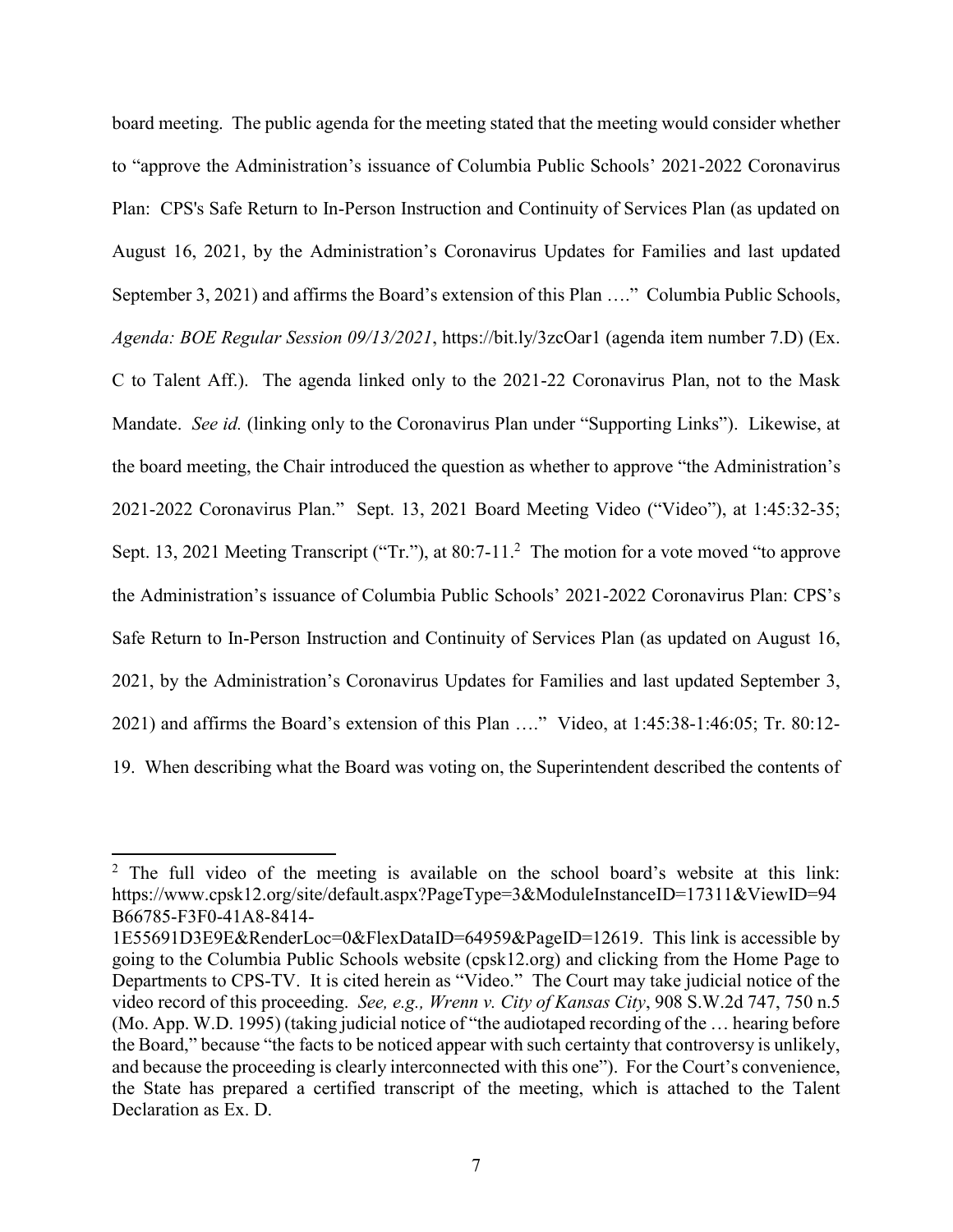the Coronavirus Plan, not the Mask Mandate, and he referred to it as "this 34-page document, which is very comprehensive." Video, at 1:46:27-1:48:04; *see* Tr. 81:24-25. The public meeting then displayed the "2021-22 Coronavirus Plan" for public view, not the Mask Mandate. Video, at 1:47:59. After public discussion, the Board voted to approve this Coronavirus Plan, and moved on to the next agenda item. Video, at 2:18:15-33; Tr. 101:17-102:10. Thus, the August 13, 2021 "Coronavirus Update for Families"—*i.e.*, the Mask Mandate—was not voted upon at the Sept. 13 school board meeting.

## **III. School Districts Across Missouri Adopt Similar Masking Mandates.**

Like Columbia Public Schools, school districts across the State have adopted similar mask mandates for pre-K-to-12 public school students, and they have done so without ratification by their governing bodies. Indeed, the public records demonstrate school districts' widespread disregard for the requirements of § 67.265. *See* Affidavit of Maddie Green, attached, ¶¶ 2-21. A non-exhaustive review of school district masking policies identified at least 20 school districts collectively serving hundreds of thousands of schoolchildren—that have imposed mask mandates on schoolchildren more than 30 days ago, with no evidence of any vote by their governing body to extend them within the 30-day period required by § 67.265.1(1). *See id.* Likewise, there is no indication that school districts imposing mask mandates on students have complied with other provisions of the statute, such as the contemporaneous-report requirement of § 67.265.4. Moreover, this disregard for the statute is not geographically localized, but extends to school districts all across the State. *Id.* Columbia Public Schools' conduct, therefore, exemplifies a widespread disregard for the requirements of § 67.265 in school districts across the State.

## **IV. Proceedings in this Case.**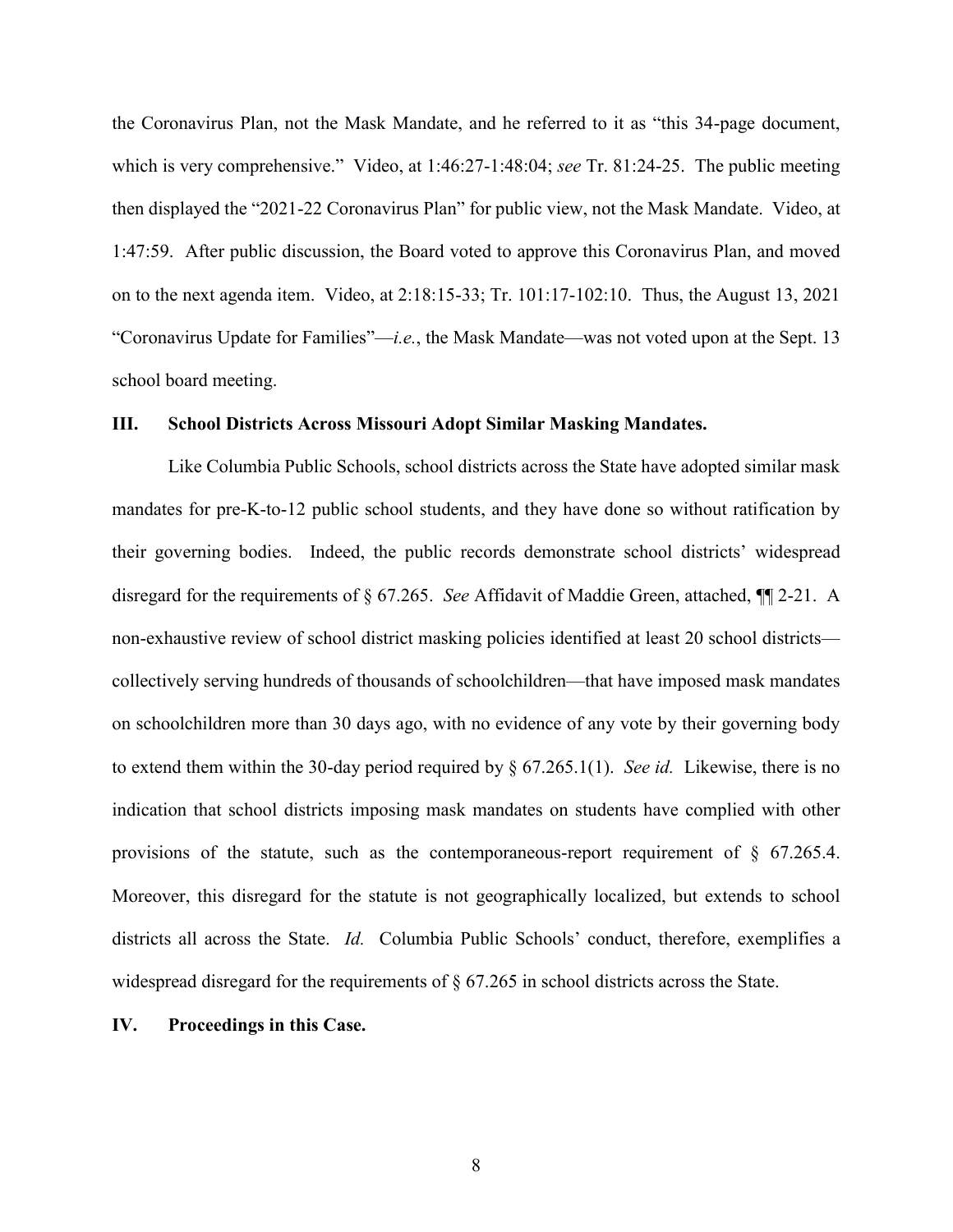On August 24, 2020, Missouri filed this class action against a defendant class of school districts, represented by Columbia Public Schools, challenging the legality of mask mandates imposed by school districts on students aged pre-K to grade 12. *See* Pet. Missouri's Petition raised three Counts: (1) the claim that such mask mandates for public schoolchildren are arbitrary, capricious, and unreasonable under § 536.150, RSMo; (2) the claim that such mask mandates for public schoolchildren are public health orders subject to the requirements of § 67.265, RSMo; and (3) the claim that such mask mandates for public schoolchildren are unlawful under § 536.150, RSMo. On September 17, 2021, along with this Motion for Classwide Preliminary Injunction, Missouri filed its Motion for Certification of Defendant Class. In these motions, Missouri respectfully requests that this Court (1) certify a defendant class comprising public school districts and officials who have imposed or will impose mandatory masking policies on any pre-K through grade 12 public school districts, and (2) issue a preliminary injunction requiring all members of the defendant class to comply with the requirements of § 67.265 with respect to such mandates.

#### **ARGUMENT**

"When considering a motion for a preliminary injunction," Missouri courts "should weigh '[1] the movant's probability of success on the merits, [2] the threat of irreparable harm to the movant absent the injunction, [3] the balance between this harm and the injury that the injunction's issuance would inflict on other interested parties, and [4] the public interest.'" *State ex rel. Dir. of Revenue v. Gabbert*, 925 S.W.2d 838, 839 (Mo. banc 1996) (quoting *Pottgen v. Missouri State High Sch. Activities Assoc.*, 40 F.3d 926, 928 (8th Cir. 1994)). All these factors favor the State.

## **I. Missouri Is Likely to Succeed on Count II Because Columbia Public Schools and Other School Districts Are Subject to the Requirements of § 67.265, RSMo.**

"The likelihood of success on the merits is 'the most important of the [preliminaryinjunction] factors." *Craig v. Simon*, 980 F.3d 614, 617 (8th Cir. 2020) (per curiam) (quoting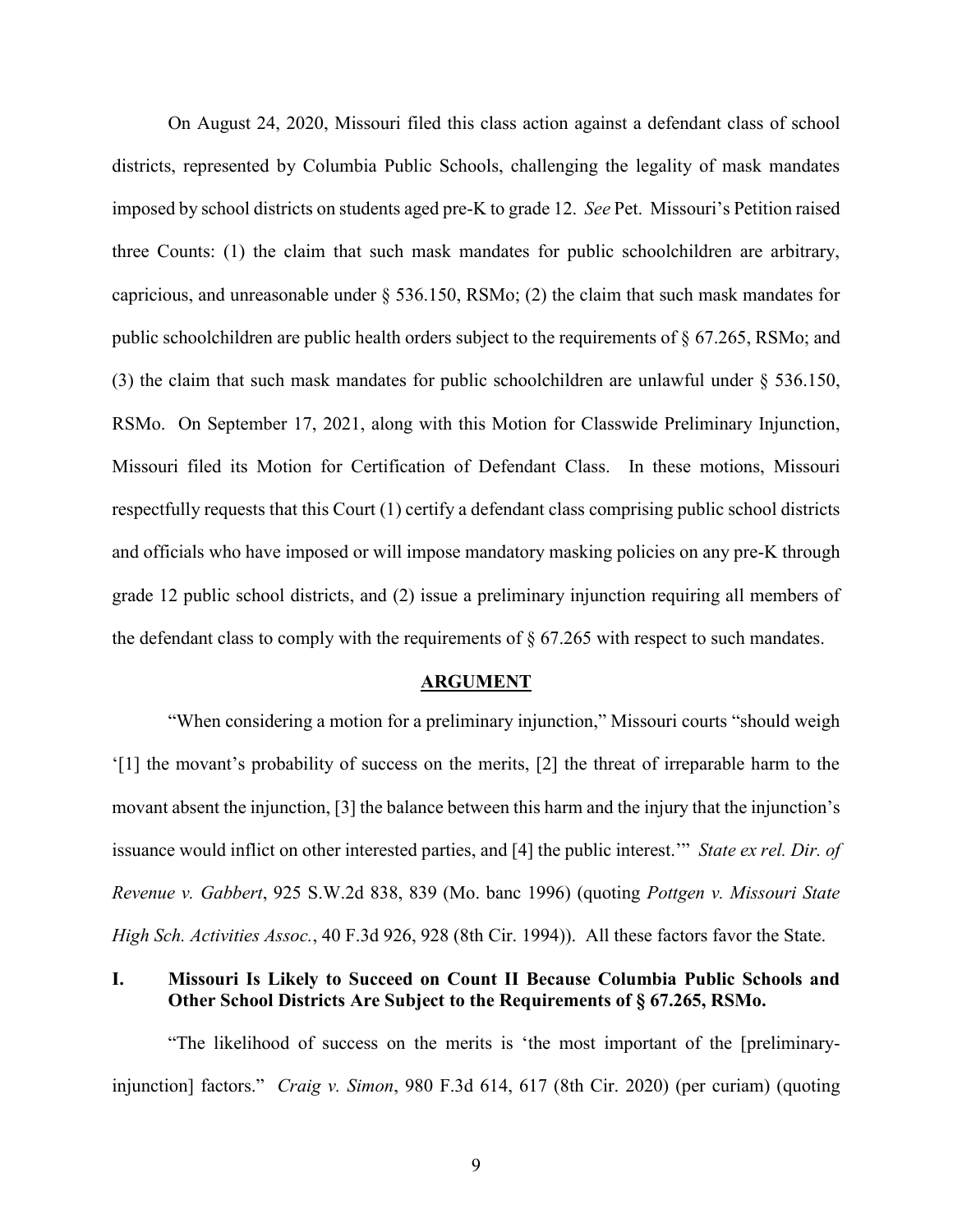*Shrink Mo. Gov't PAC v. Adams*, 151 F.3d 763, 764 (8th Cir. 1998)). Here, Missouri is likely to succeed on Count II, because the plain language of § 67.265 and all relevant principles of statutory interpretation demonstrate that the school districts and their mask mandates are subject to the requirements of that statute.

In Count II, "Missouri seeks a declaration that the Mask Mandate is subject to the requirements of § 67.265, RSMo." Pet. ¶ 105. As discussed above, § 67.265 applies to public health "orders" issued by "political subdivisions," and it provides that such orders may be terminated upon simple majority vote of the governing body, and that many such orders expire automatically after 30 days unless extended by the governing body. § 67.265.1(1), .2. In addition, the statute requires a report to the governing body before such an order may be issued, and it prevents political subdivisions from adopting orders that "directly or indirectly" have the effect of a prohibited order. § 67.265.4, .5. By their plain terms, these provisions apply here.

## **A. School district mask mandates are "orders" under Section 67.265.1.**

First, the Mask Mandate—and other mask mandates like it issued by other school districts—is an "order" within the meaning of § 67.265. Section 67.265.1 provides: "For purposes of this section, the term **"order"** shall mean a public health order, ordinance, rule, or regulation issued by a political subdivision, including by a health officer, local public health agency, public health authority, or the political subdivision's executive, as such term is defined in section 67.750, in response to an actual or perceived threat to public health for the purpose of preventing the spread of a contagious disease." § 67.265.1, RSMo (bold in original). The Mask Mandate satisfies the "plain and ordinary meaning" of this definition. *Cox v. Dir. of Revenue*, 98 S.W.3d 548, 550 (Mo. banc 2003) ("This Court ascertains the legislature's intent by considering the plain and ordinary meaning of the words in the statute. Absent a definition in the statute, the plain and ordinary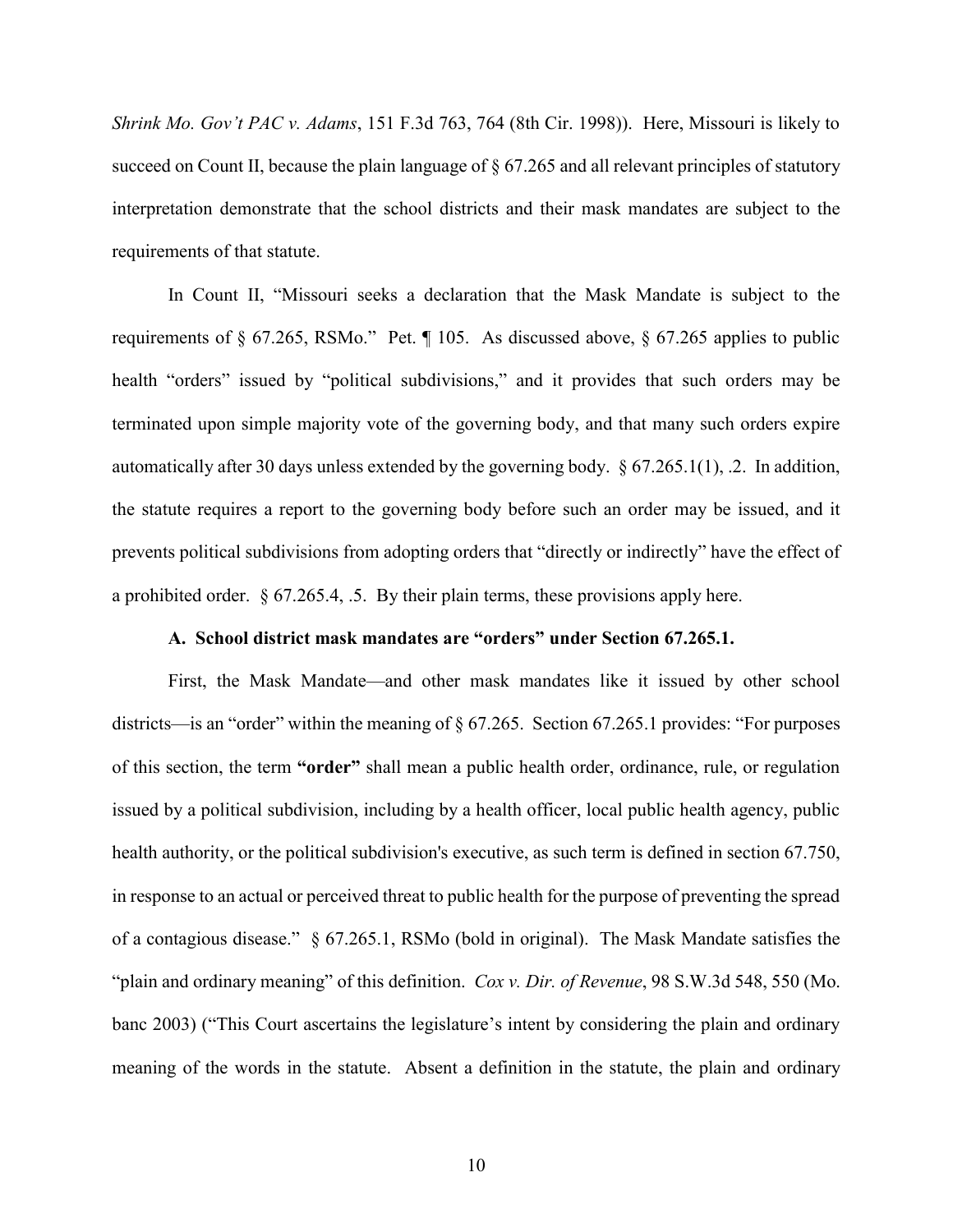meaning is derived from the dictionary."); *see also, e.g., Dickemann v. Costco Wholesale Corp*., 550 S.W.3d 65, 68 (Mo. banc 2018) ("Absent express definition, statutory language is given its plain and ordinary meaning, as typically found in the dictionary.") (quoting *State v. Brookside Nursing Ctr., Inc*., 50 S.W.3d 273, 276 (Mo. banc 2001)); *State ex rel. Nixon v. Karpierz*, 105 S.W.3d 487, 490 n.10 (Mo. banc 2003) ("The plain and ordinary meaning of statutory language is generally derived from the dictionary where no definition is provided.").

## **1. A school mask mandate is a "public health order" and "rule."**

First, a school masking order like the Mask Mandate is a "public health order" and a "public health rule." *Id.* (emphasis added). The word "order" means "a rule or regulation made by a competent authority," or "an authoritative mandate usu. from a superior to a subordinate: injunction, instruction." WEBSTER'S THIRD NEW INTERNATIONAL DICTIONARY 1588 (2002). The word "rule" means "a prescribed, suggested, or self-imposed guide for conduct or action: a regulation or principle." *Id.* at 1986. School mask mandates such as CPS's Mask Mandate plainly qualify under either of these definitions. By providing that students, school district employees, and visitors "will be required to wear a mask when indoors and on school buses," Ex. B, at 2, the Mask Mandate clearly provides "an authoritative mandate" and "instruction," and it "prescribe[s]" a "guide for conduct or action." *Id.* A mask mandate that orders people to wear masks is an "order" and a "rule" in plain and ordinary English.

#### **2. School district mandates are "issued by a political subdivision."**

Second, a mask mandate issued by a public school district is "issued by a political subdivision." § 67.265.1, RSMo. The Supreme Court of Missouri and the Court of Appeals have repeatedly held that school districts are "political subdivisions." *See, e.g.*, *S.M.H. v. Schmitt*, 618 S.W.3d 531, 534 (Mo. banc 2021) ("[P]ublic school districts in Missouri are regularly considered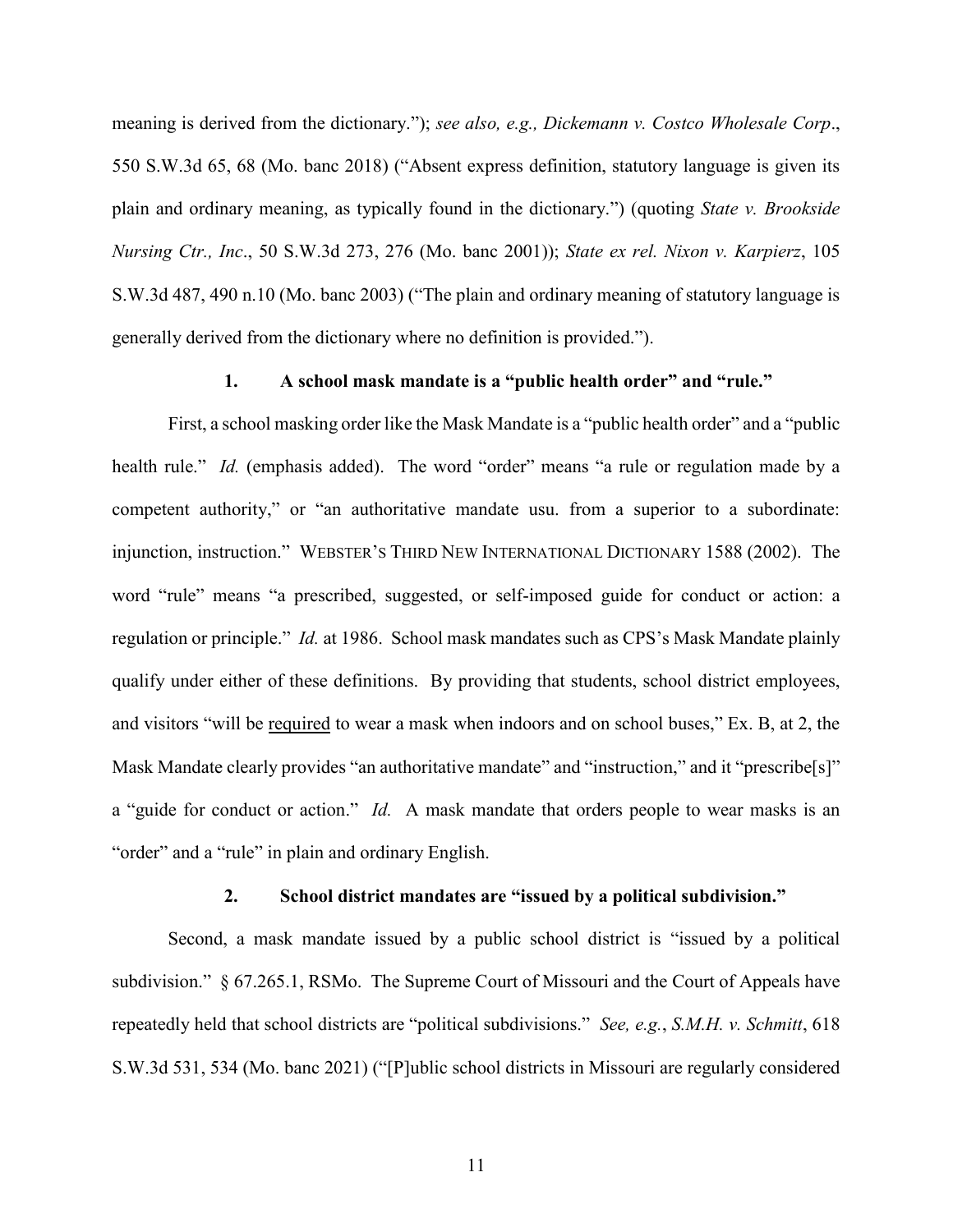political subdivisions"); *P.L.S. ex rel. Shelton v. Koster*, 360 S.W.3d 805, 818 (Mo. Ct. App. 2011) ("[S]chool districts are local political subdivisions"); *State ex rel. Sch. Dist. of City of Indep. v. Jones*, 653 S.W.2d 178, 189 (Mo. banc 1983) (holding that "school districts" are "political subdivisions"); *Hughes v. Civ. Serv. Comm'n of City of St. Louis*, 537 S.W.2d 814, 815 (Mo. App. 1976) ("School districts are political subdivisions of the state"); *Consol. Sch. Dist. No. 1 of Jackson Cty. v. Bond*, 500 S.W.2d 18, 22 (Mo. App. 1973) (holding that a school district was a "political subdivision" subject to audit by the State Auditor, and acknowledging "the general understanding of the term 'political subdivision' as including a school district"); *see also, e.g.,* MO. CONST. art. X, § 15 (providing that the phrase "other political subdivisions" includes "school … districts").

To be sure, the definition of "order" in  $\S 67.265.1$  contains a cross-reference to  $\S 67.750$ , which includes a definition of "political subdivision" that includes some but not all school districts. *See* § 67.750(8). But that cross-reference to § 67.750 qualifies only to the definition of "executive," not the definition of "political subdivision." Specifically, § 67.265.1 refers to any "public health order … issued by a political subdivision, including by a health officer, local public health agency, public health authority, or the political subdivision's *executive*, *as such term is defined in section 67.750*…." § 67.265.1, RSMo (emphasis added). Based on plain English and well-established principles of interpretation, the phrase "as such term is defined in section 67.750" refers to the word that immediately precedes it, *i.e.*, "executive"—not the phrase that "political subdivision," which is separated from it by 18 words and five substantive terms. *See id.* Under well-established principles of interpretation, the so-called "last-antecedent" rule provides that a modifying phrase "generally refers to the nearest reasonable antecedent." ANTONIN SCALIA & BRYAN GARNER, READING LAW: THE INTERPRETATION OF LEGAL TEXTS 144 (2021); *see also id.* at 144-46 (providing examples). As the Supreme Court of Missouri has held, "the long recognized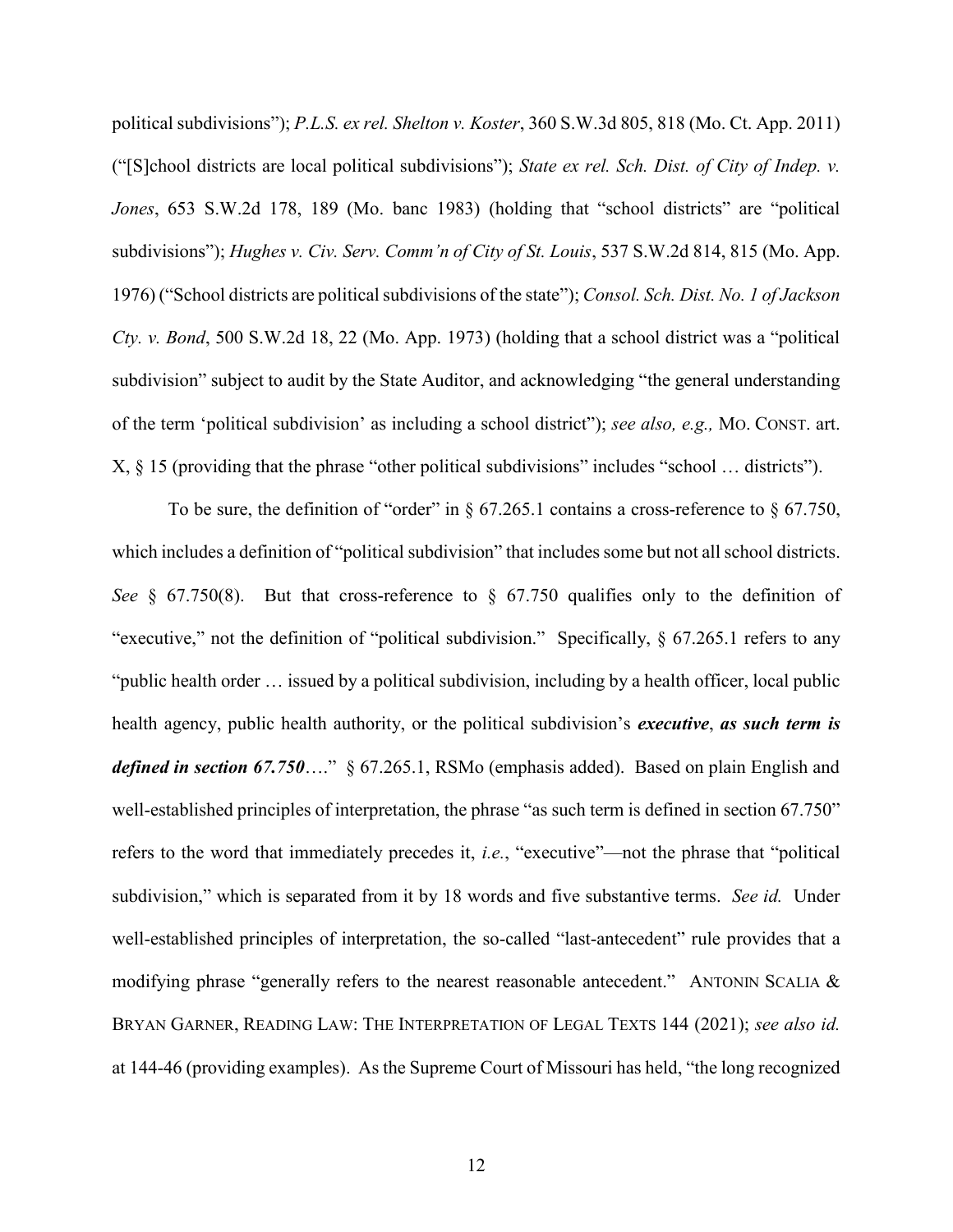'last antecedent rule' … instructs that: 'relative and qualifying words, phrases, or clauses are to be applied to the words or phrase *immediately preceding* and are not to be construed as extending to or including others more remote.'" *Rothschild v. State Tax Comm'n of Missouri*, 762 S.W.2d 35, 37 (Mo. banc 1988) (emphasis added) (quoting *Citizens Bank & Trust v. Dir. of Revenue*, 639 S.W.2d 833, 835 (Mo. 1982)). "This rule is the legal expression of a commonsense principle of grammar," which provides that the modifying word or phrase "should be placed as near as the construction allows to the noun or noun phrase to which it refers." SCALIA & GARNER, at 144.

Moreover, this is clearly not a situation where "there is a straightforward, parallel construction that involves all nouns or verbs in a series," *id.* at 147 (the so-called "series-qualifier canon"), for two reasons. First, the phrase "political subdivision" does not appear on the same list as "executive." § 67.265.1. Second, the trailing qualifier (*i.e.*, "as such term is defined in section 67.750") clearly does not refer to "all" items on the list before it (*i.e.*¸"health officer," "local public health agency," and "public health authority"), because none of those items is defined in section 67.750. *See* § 67.750(1)-(9) (defining none of the terms in the list, other than "executive"). The "series qualifier" canon does not permit a trailing qualifier to apply to only two of five items listed in series—it applies to "all," or none. *See* SCALIA & GARNER, at 147-48 (providing that the canon applies when there is a "construction that involves *all* nouns or verbs in a series") (emphasis added). So that canon is plainly inapplicable here.

In short, the Legislature could have written "political subdivision, as defined in § 67.750," but it did not. Instead, it wrote "executive, as such term is defined in section 67.750." The Court may not add words that the statute does not contain. *See, e.g.*, *Macon Cty. Emergency Servs. Bd. v. Macon Cty. Comm'n*, 485 S.W.3d 353, 355 (Mo. banc 2016) (holding that the Court "will not add words to a statute under the auspice of statutory construction"); *Cosby v. Treasurer of State*,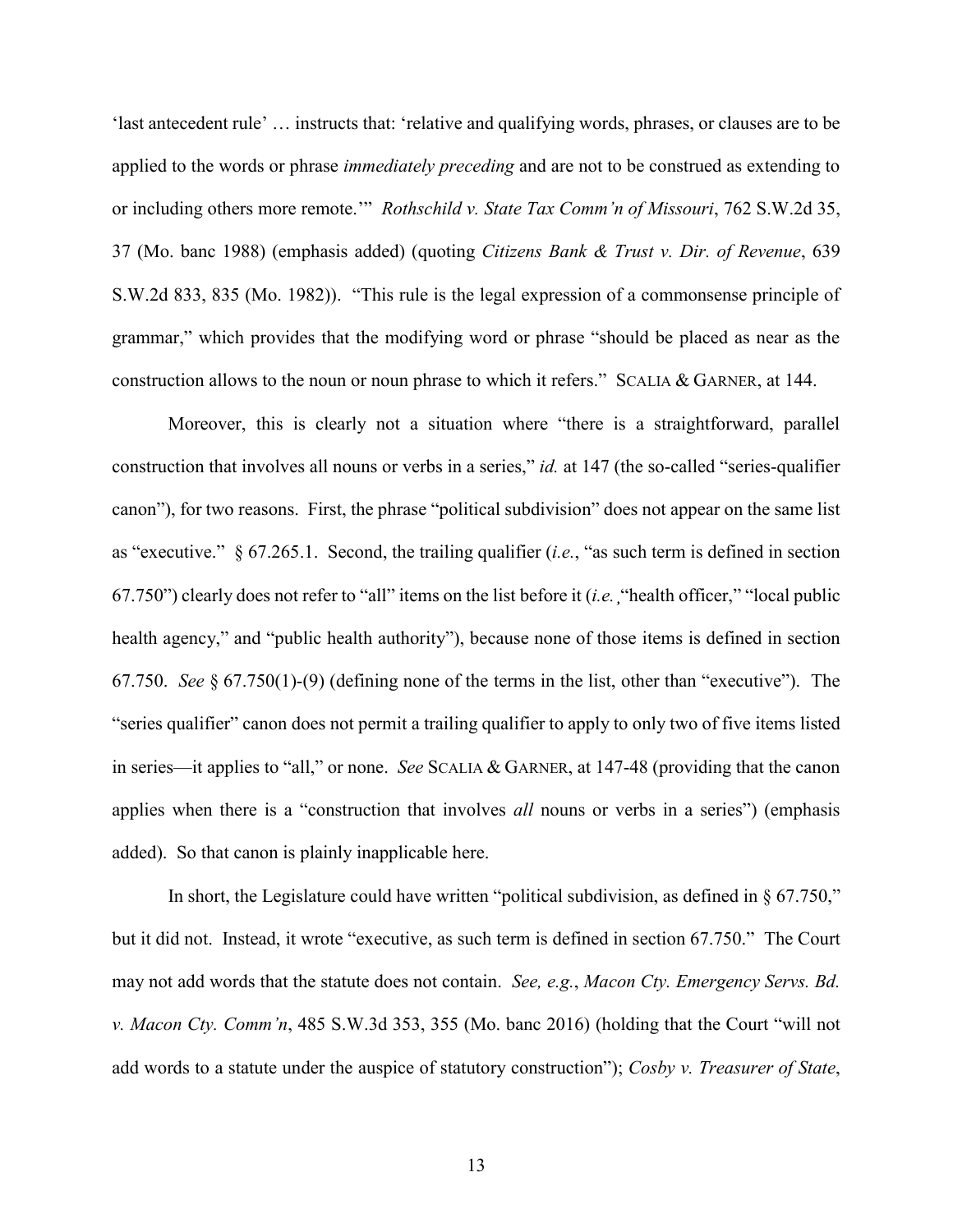579 S.W.3d 202, 205-06 (Mo. banc 2019) ("[T]his Court refrains from adding words to the statute."); *Hill v. Ashcroft*, 526 S.W.3d 299, 309 (Mo. App. 2017) ("[C]ourts do not engraft language onto a statute that the legislature did not provide."). Accordingly, the ordinary and wellestablished meaning of "political subdivision" applies in § 67.265—by which "public school districts in Missouri are regularly considered political subdivisions." *S.M.H.*, 618 S.W.3d at 534.

Furthermore, applying the artificially narrow definition of "political subdivision" in § 67.750 would make no sense in this context. Section 67.750 explicitly states that its specific set of definitions apply only to terms "[a]s used in sections 67.750 to 67.799 and sections 67.1700 to 67.1769," *id.*, which does *not* include § 67.265. Those statutory sections to which the more limited definition applies—*i.e.*, §§ 67.750 to 67.799, and 67.1700 to 67.1769—address park and recreational systems, which the vast majority of school districts do not maintain. *See id.* Because those provisions do not apply to most school districts, which do not maintain recreation systems, the narrower definition of "political subdivision" in  $\S 67.750(8)$ , which includes only those school districts to which those provisions are relevant, is appropriate in that unique context. By contrast, applying an artificially narrow definition of "political subdivision" to exclude some but not all school districts would make no sense in this context. As the Supreme Court recently stated, "[t]he context in which a word is used determines which of the word's ordinary meanings the legislature intended. So, to determine a statute's plain and ordinary meaning, the Court looks to a word's usage in the context of the entire statute and other statutes *in pari materia*." *Gross v. Parson*, 624 S.W.3d 877, 885 (Mo. 2021) (citations omitted). Section 67.750's artificially narrow definition of "political subdivision" would subject a few school districts to the democratic accountability provisions of § 67.265, while exempting most others, which is illogical and unreasonable. *Akins v. Dir. of Revenue*, 303 S.W.3d 563, 565 (Mo. banc 2010) (holding that Missouri courts avoid a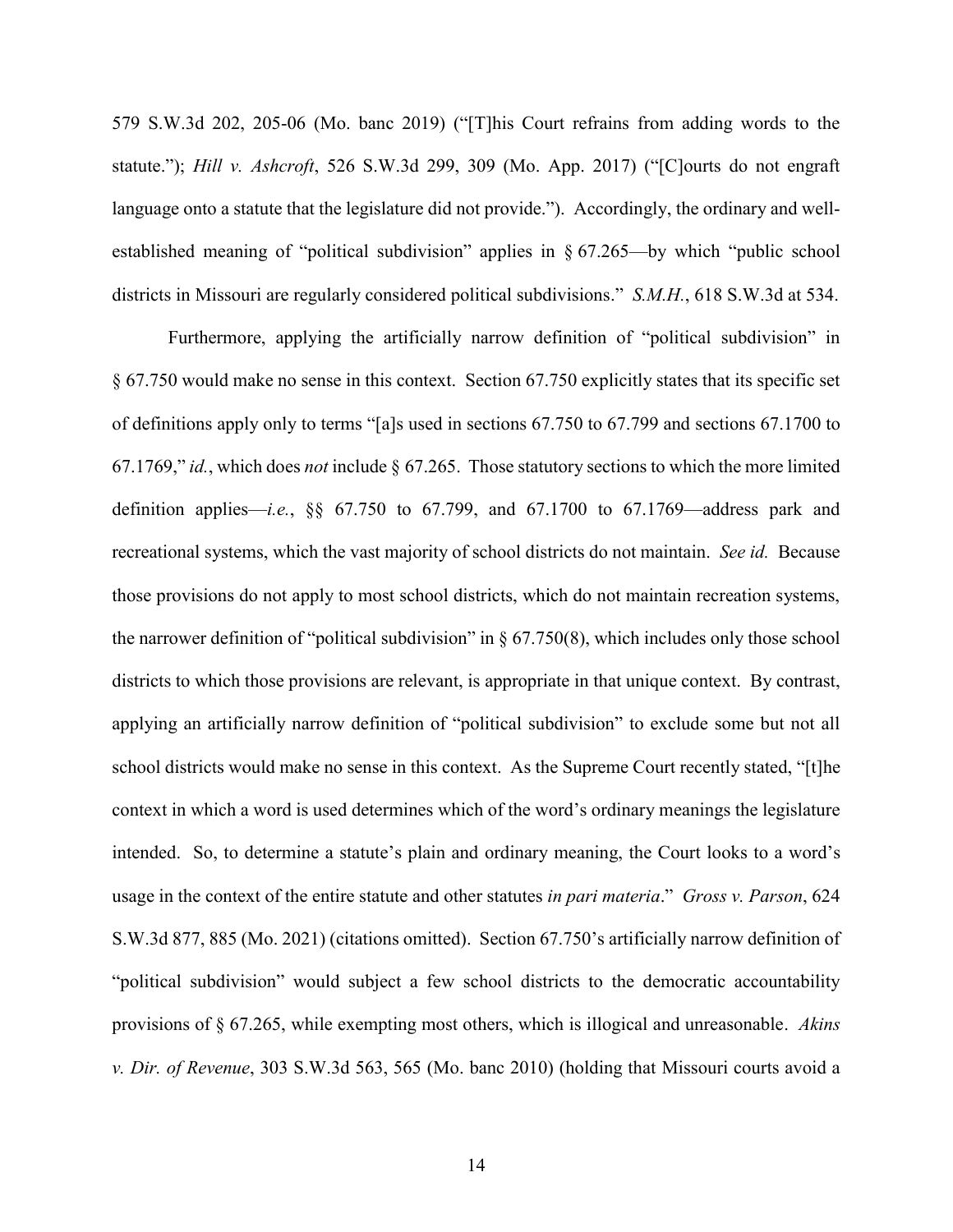statutory interpretation that "would lead to an absurd or illogical result"). In short, courts "do not force term-of-art definitions into contexts where they plainly do not fit and produce nonsense." *Johnson v. United States*, 559 U.S. 133, 139–40 (2010) (quoting *Gonzales v. Oregon*, 546 U.S. 243, 282 (2006) (Scalia, J., dissenting). The Court should not force the artificial definition of "political subdivision" in  $\S 67.750$  into this context—a bill addressing statewide problems—where it "plainly do[es] not fit." *Id.*

## **3. School mask mandates intend to prevent the spread of a contagious disease.**

Third, the Mask Mandate and others like it were clearly issued "in response to an actual or perceived threat to public health for the purpose of preventing the spread of contagious disease." § 67.265.1, RSMo. They are plainly intended to combat the spread of COVID-19, which is a contagious disease that threatens the public health. Indeed, the Mask Mandate's first page states that "Columbia Public Schools has spent the last several weeks closely monitoring transmission in our community and consulting with medical and health professionals" regarding COVID-19; it expresses particular concern about "high community transmission of the COVID-19 Delta variant"; and it imposes a "requirement that all scholars and adults, regardless of vaccination status, wear masks when indoors and on buses" in order "[t]o keep our scholars safe." Ex. A, at 1. These stated concerns, moreover, are typically of those adopted by school districts statewide.

In sum, because the Mask Mandate, and others like it, meets the definition of "order" in § 67.265.1, it is subject to all the individual provisions of § 67.265, as discussed further below.

## **B. The Mask Mandate places restrictions on access to schools under § 67.265.1(1).**

Section 67.265.1(1) provides that certain kinds of public health "orders" issued by political subdivisions automatically expire after 30 days unless the governing body of the political subdivision first votes to extend them. As relevant here, subdivision 1(1) of the statute provides: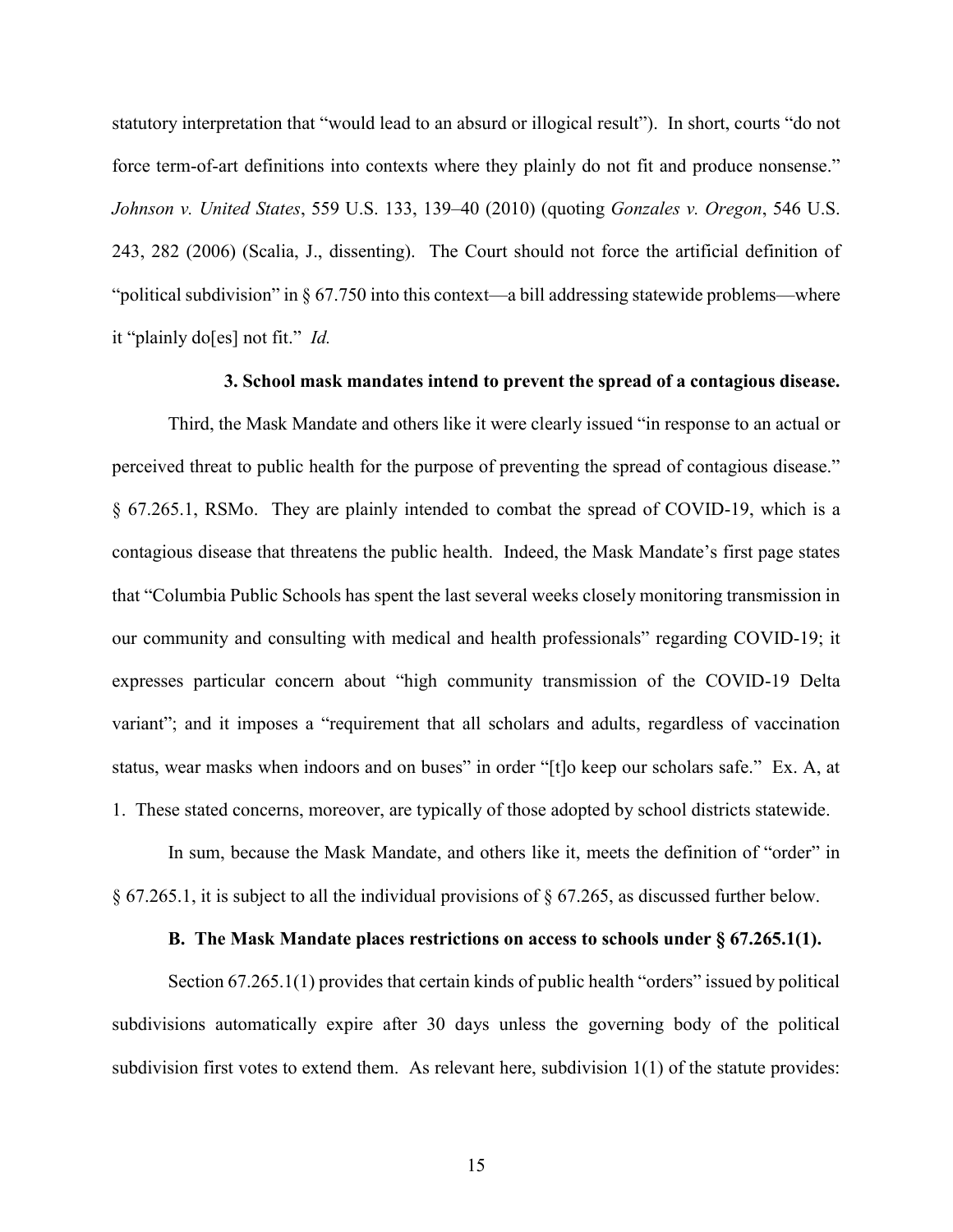"Any order issued during and related to an emergency declared pursuant to chapter 44 that directly or indirectly … places restrictions on … access to any one or more … schools" is time-limited in two ways: (1) it "shall not remain in effect for longer than thirty calendar days in a one hundred eighty-day period," and (2) it "shall automatically expire at the end of the thirty days … unless so authorized by a simple majority vote of the political subdivision's governing body to extend such order or approve a similar order." § 67.265.1(1), RSMo. The Mask Mandate satisfies this definition, as do similar mask mandates adopted by school districts across the State.

First, the Mask Mandate is an "order," as discussed in detail above. *Supra*, Part I.A. Second, the Mask Mandate was "issued during and related to an emergency declared pursuant to chapter 44," § 67.2651(1), because an emergency declaration with respect to COVID-19 was in effect on August 13, 2021, when the Mask Mandate issued—and has been in effect continuously since 2020. *See* Executive Order No. 21-07 (Mar. 26, 2021). The Mask Mandate "relate<sup>[s]</sup> to" that emergency, § 67.265.1(1), because it addresses the spread of COVID-19. Ex. A, at 1.

Furthermore, the Mask Mandate "places restrictions on … access to any one or more … schools." § 67.265.1(1). To "restrict" means "to set bounds or limits to," as "to check free activity, motion, progress, or departure of," WEBSTER'S THIRD, at 1937; and "access" means "permission, liberty, or ability to enter, approach, communicate with, or pass to and from," *id.* at 11. The Mask Mandate "sets bounds or limits to" and "checks free activity" of public school students, employees, and visitors in their "liberty" and "ability to enter" public-school buildings in Columbia, by prohibiting any persons from entering schools without masks. *See* Ex. B, at 2. And it applies to all 42 buildings of the Columbia Public Schools. Ex. B, at 1. Thus, the Mandate "places restrictions on … access" to schools—indeed, that is its whole point. And the very same analysis applies to mask mandates adopted by school districts across the State. *See* Green Aff., Exs. A-BB.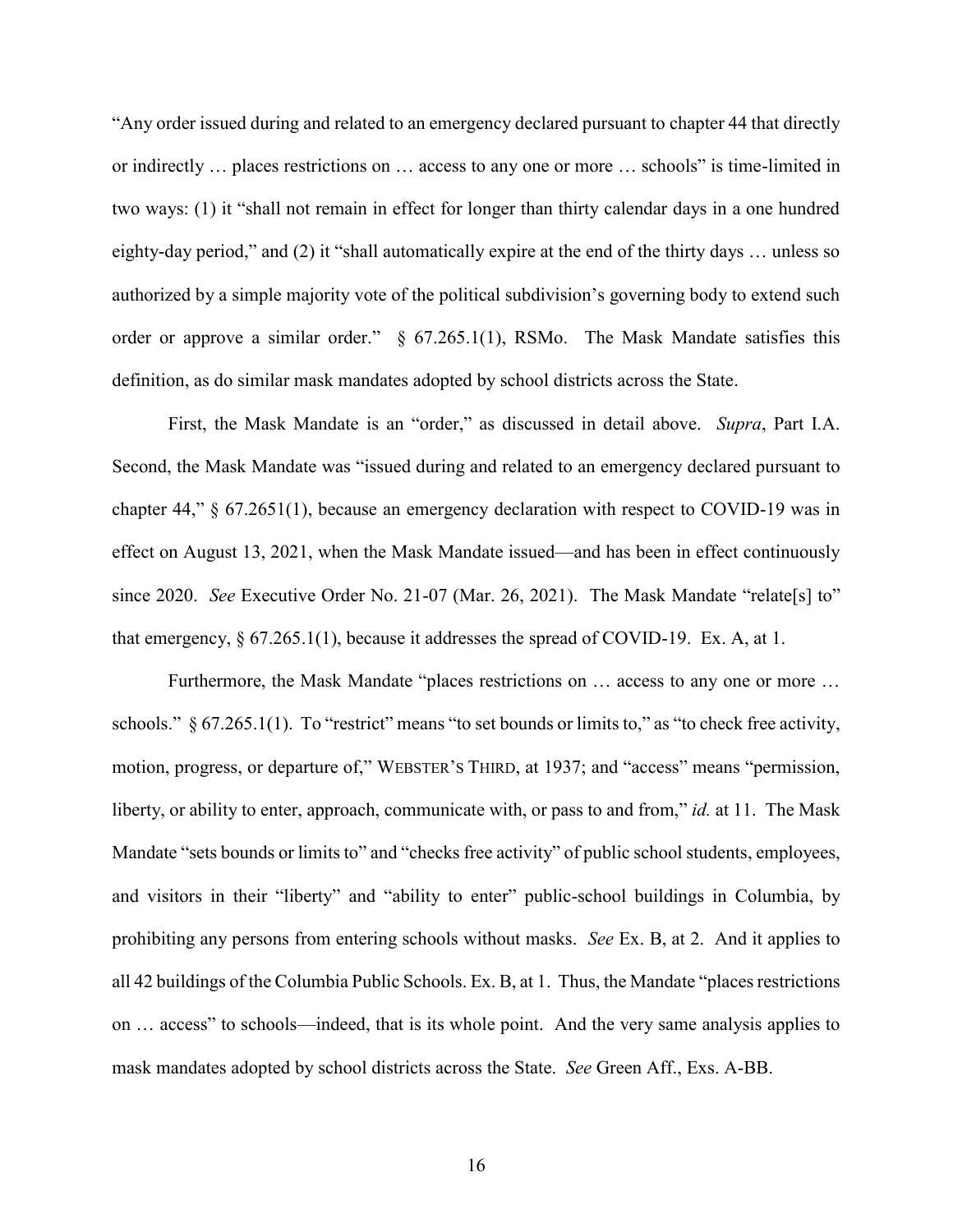Because the Mask Mandate constitutes an "order" that "places restrictions on access to schools," the Mandate "shall automatically expire at the end of thirty days" after it was "issued." § 67.265.1(1), RSMo. Here, the Mask Mandate issued on August 13, 2021. *See* Ex. B, at 1 (entitled "Updates for August 13, 2021"). Thirty days after August 13, 2021 was September 12, 2021. Thus, the Mask Mandate automatically expired on September 12, 2021, and it is no longer in effect, by operation of Missouri law.

To be sure, the statute permits the political subdivision's governing body to "extend" an order that has not yet expired by simple majority vote. § 67.265.1(1), RSMo. But the Columbia School Board's vote on September 13, 2021, did not have this effect, for two reasons. First, as discussed in detail above, the school board's vote addressed only the 2021-22 Coronavirus Plan, Ex. A, which did not establish any mask mandate, but merely delegated to the Superintendent the authority to adopt a masking policy. *See supra*, Statement of Facts. Accordingly, it did not "extend" the Mask Mandate, because there was no "simple majority vote" on the Mask Mandate at all. *See id.*

Second, even if the School Board had voted on the Mandate as part of the "Coronavirus Plan," on September 13, it would have been too late. By its plain terms, the statute does not authorize the governing body to "extend" a non-existent order that has already "expired." § 67.265.1(1), RSMo. To "expire" means to come to a formal and complete end. *See, e.g.*, WEBSTER'S THIRD, at 801 (defining "expire" as "to come to an end: cease"); BLACK'S LAW DICTIONARY, at 619 (defining "expiration" as "a coming to an end; esp., a formal termination on a closing date"). Once something has "expired," it cannot be "extended." § 67.265.1(1), RSMo. The plain and ordinary meaning of the word "extend" presupposes the existence of something to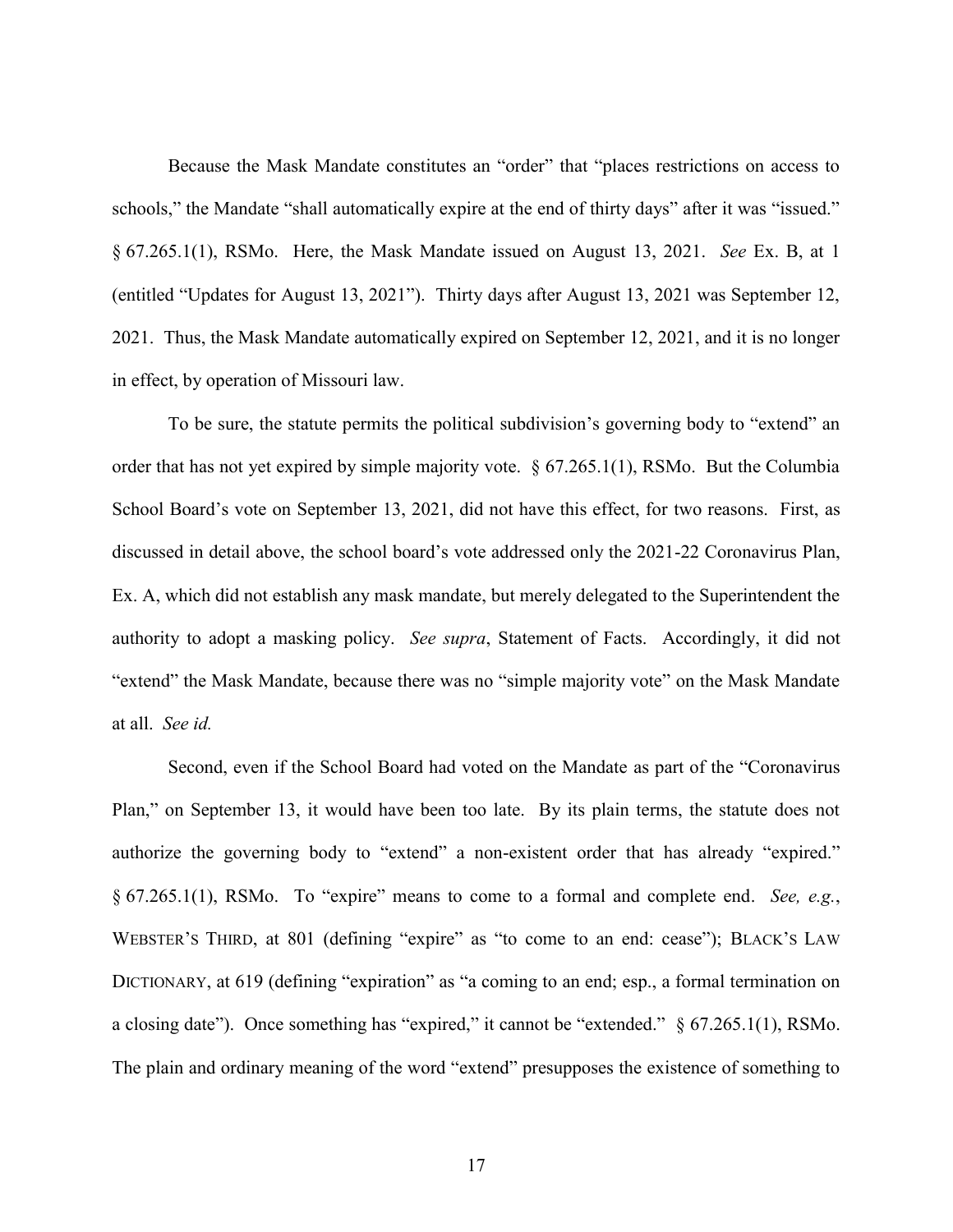extend, as all dictionary definitions confirm. *See, e.g.,* WEBSTER'S THIRD at 804 (defining "extend" as "to cause to be longer: lengthen, prolong, protract"); *id.* at 804-05 (defining "extension" as "an increase in length of time: increased or continued duration; *specif*: an agreement on or concession of additional time (as for meeting an overdue debt of fulfilling a legal formality"); BLACK'S LAW DICTIONARY, at 622 (defining "extension" as "the continuation of the same contract for a specified period"); *Extend*, MERRIAM-WEBSTER.COM, *at* https://www.merriamwebster.com/dictionary/extend (defining "extend" as "to cause to be longer: prolong," and "to increase the scope, meaning, or application of: broaden"). In ordinary English, one cannot "lengthen," "prolong," or "increase the scope … of" something that has already been brought to a formal and complete termination. *Id.* "Extend" does not mean "to bring back into existence." One cannot "extend" an order that has "automatically expire[d]" after 30 days. § 67.265.1(1), RSMo.

Thus, even if the Mask Mandate is considered merely as an amendment to the Coronavirus Plan, the Board's vote did not validly extend the Coronavirus Plan. For the very same reasons that the Mask Mandate is an "order" subject to  $\S$  67.265, the Coronavirus Plan (which restricts access to public school buildings in many ways, *see* Ex. A to Talent Aff.), is also an "order" subject to § 67.265—especially if it is considered to include the Mask Mandate. Because the Coronavirus Plan is dated June 29, 2021, it expired within 30 days on July 29, 2021—46 days before the September 13 board meeting. *See id.* at 1. Thus, even if the Board purported to vote on the Mask Mandate as an amendment to the Coronavirus Plan, that vote would have been ineffective, because the Coronavirus Plan had already expired six weeks before.

In sum, because the Mask Mandate restricts access to schools and was not extended by the school district's governing body within the 30-day period required by the statute, it has expired by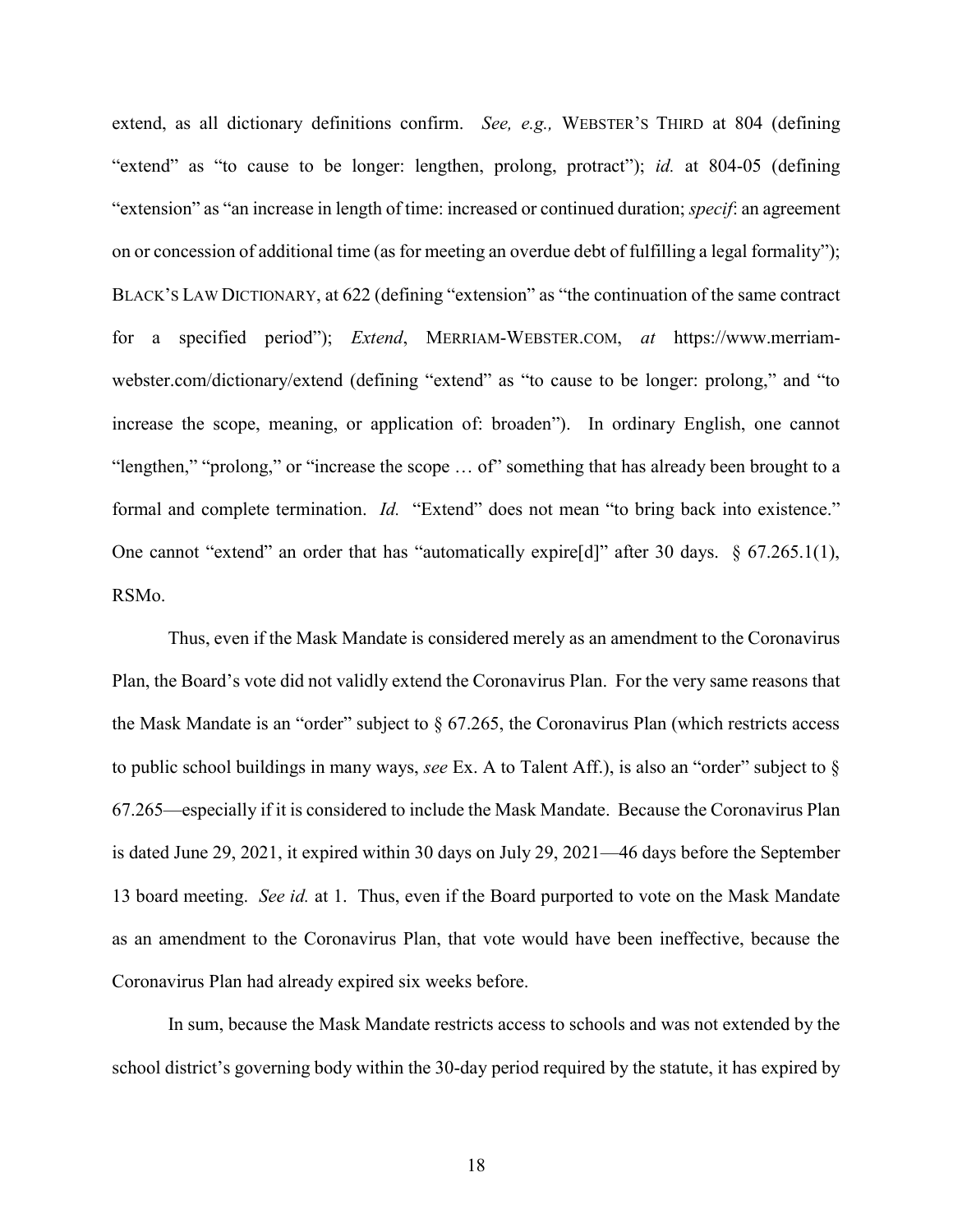operation of law and is no longer in effect. The same is true of similar mask mandates across the State that were adopted more than 30 days ago and were never approved within 30 days by a vote of the local governing body. *See* Green Aff., Exs. A-BB.

## **C. School mask mandates are subject to subsections 2, 4, 5, and 6 of section 67.265.**

In addition, the Mask Mandate—and similar mask mandates adopted by school districts across the State—is subject to the requirements of subsections 2, 4, 5, and 6 of § 67.265.

## **1. School mask mandates are subject to § 67.265.2.**

First, subsection 2 provides that "[t]he governing bodies of the political subdivisions issuing orders under this section shall at all times have the authority to terminate an order issued or extended under this section upon a simple majority vote of the body." § 67.265.2, RSMo. Here, the Mask Mandate and similar masking policies imposed on public-school students by school districts across the State are "orders issued under this section." *See supra* Part I.A. Thus, they are subject to termination at any time by a simple majority vote of the school board.

## **2. School mask mandates are subject to § 67.265.4.**

Second, subsection 4 provides that, "[p]rior to or concurrent with the issuance or extension of any order under subdivisions (1) and (2) of subsection 1 of this section, the health officer, local public health agency, public health authority, or executive shall provide a report to the governing body containing information supporting the need for such order." § 67.265.4, RSMo. Here, the the Mask Mandate and similar masking policies imposed on public-school students by school districts across the State are "order[s] under subdivision (1) … of subsection 1 of this section," *id.*, because they place restrictions on access to schools. *See supra* Part I.B. Thus, the school districts cannot implement them unless, at or before the time they are implemented, the local school board receives "a report to the governing body containing information supporting the need for such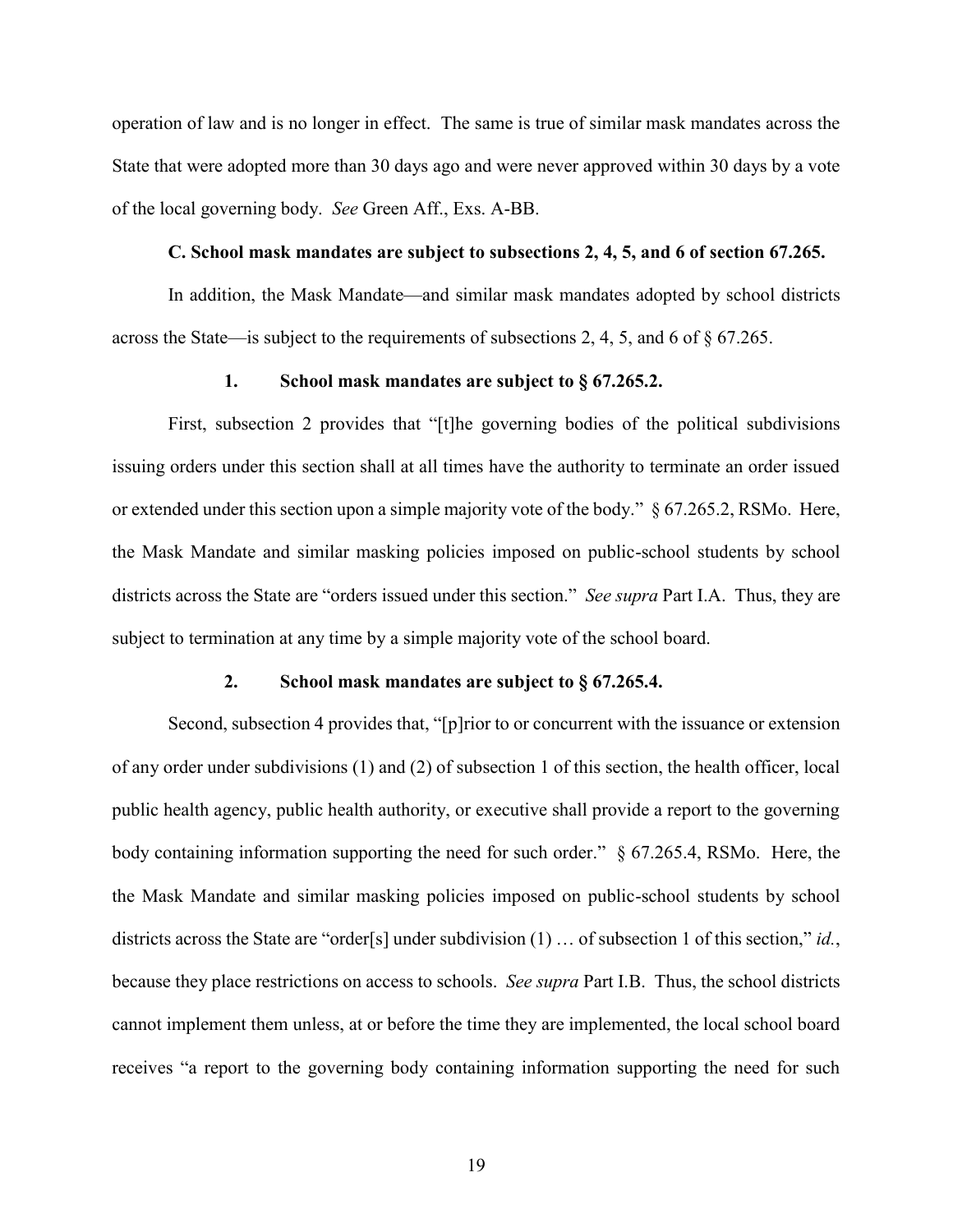order." § 67.265.4, RSMo. Here, there is no indication that the Superintendent delivered any such report to the school board before imposing the August 13 Mask Mandate, and so the Mask Mandate is unlawful for this independent reason as well—as are similar mask mandates for which the school board received no such contemporaneous report.

## **3. School mask mandates are subject to § 67.265.5.**

Third, subsection 5 provides that "[n]o political subdivision of this state shall make or modify any orders that have the effect, directly or indirectly, of a prohibited order under this section." § 67.265.5, RSMo. To "prohibit" means "to forbid by authority or command: enjoin, interdict," or "to prevent from doing or accomplishing something: effectively stop." WEBSTER's THIRD, at 1813. As discussed above, § 67.265 provides that (1) orders restricting access to schools automatically "expire" after 30 days,  $\S$  67.265.1(1); (2) that orders may be "terminate[d]" by simple majority vote of the governing body, § 67.265.2; and (3) that no order may be implemented without a report detailing its justification to the governing body, § 67.265.4. Thus, the statute "forbid[s] by authority or command," "enjoin[s]," "prevent[s]," and "effectively stop[s]" political subdivisions from entering or enforcing such unlawful orders. WEBSTER'S THIRD, at 1813. Thus, orders that have expired without extension, have been terminated by majority vote, or were adopted without a report to the governing body are "prohibited orders" under the plain and ordinary meaning of § 67.265.5. In other words, an order that is unlawful because it does not or did not comply with § 67.265 is a "prohibited order."

Section 67.265.5 prevents school districts from implementing the same policy reflected in an expired, terminated, or otherwise unlawful mask mandate through indirect means. It provides: "No political subdivision of this state shall make or modify any orders that have the effect, directly or indirectly, of a *prohibited order* under this section." § 67.265.5, RSMo. Thus, once a mandatory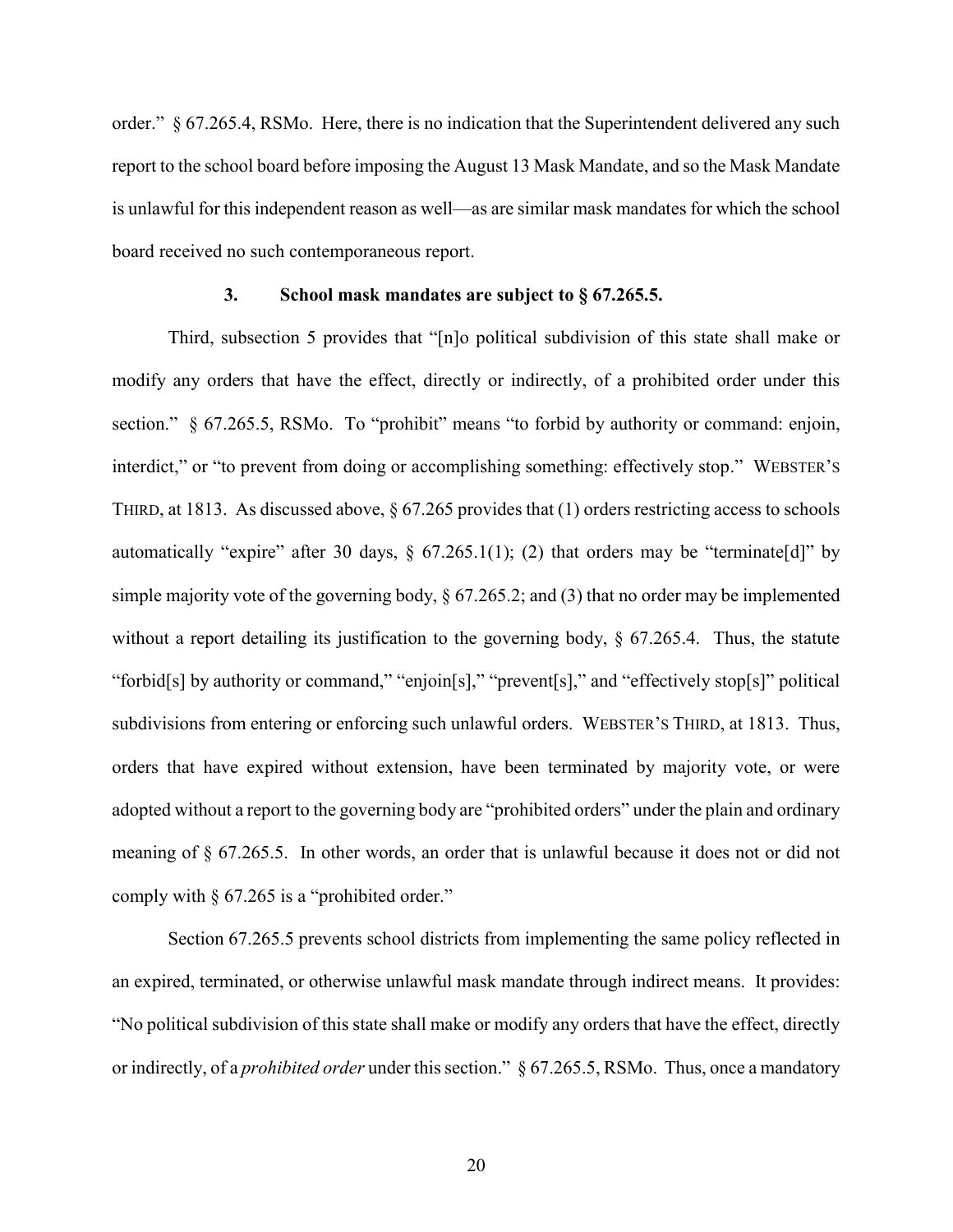masking policy has been lawfully terminated or expired, any policy that has the "indirect" effect of reinstating a mandatory masking policy at schools is also unlawful under § 67.265.5, RSMo. The General Assembly thus prohibited political subdivisions from evading the restrictions of § 67.265 through indirect or backdoor methods.

This provision has proven prescient, as certain Missouri school districts, with the cooperation of local health authorities, have taken to imposing masking policies "indirectly" by imposing much more burdensome isolation and quarantine requirements on schools without mandatory masking policies than on those with mandatory masking policies. These isolation and quarantine requirements effectively present schools with a Hobson's choice: either impose a mask mandate on students, or risk widespread classroom shutdowns and forced return to remote learning in the event of a positive test for COVID-19. As noted above, Columbia Public Schools has adopted such differential isolation and quarantine requirements, imposing significantly more stringent quarantine standards based in large part on whether the students were masked—even though virtually all students use cloth masks, which have little practical use in preventing the spread of COVID-19. *See* Ex. A, at 23-24; Ex. B, at 2. Indeed, the Mask Mandate states that masking is a "primary consideration" in determining whether students who have been exposed to persons who have tested positive must quarantine and be subject to remote learning. Ex. B, at 2.

The school districts in St. Louis County provide an even more extreme example of this "indirect" tactic. There, after the St. Louis County Council voted to terminate a county-wide mask mandate and a judge blocked its enforcement, school-district administrators worked quietly with local health authority to impose "Isolation and Quarantine" requirements for K-12 schools that impose much more burdensome requirements on schools without mandatory masking policies than those with mandatory masking policies. On or around August 9, 2021, a document entitled "St.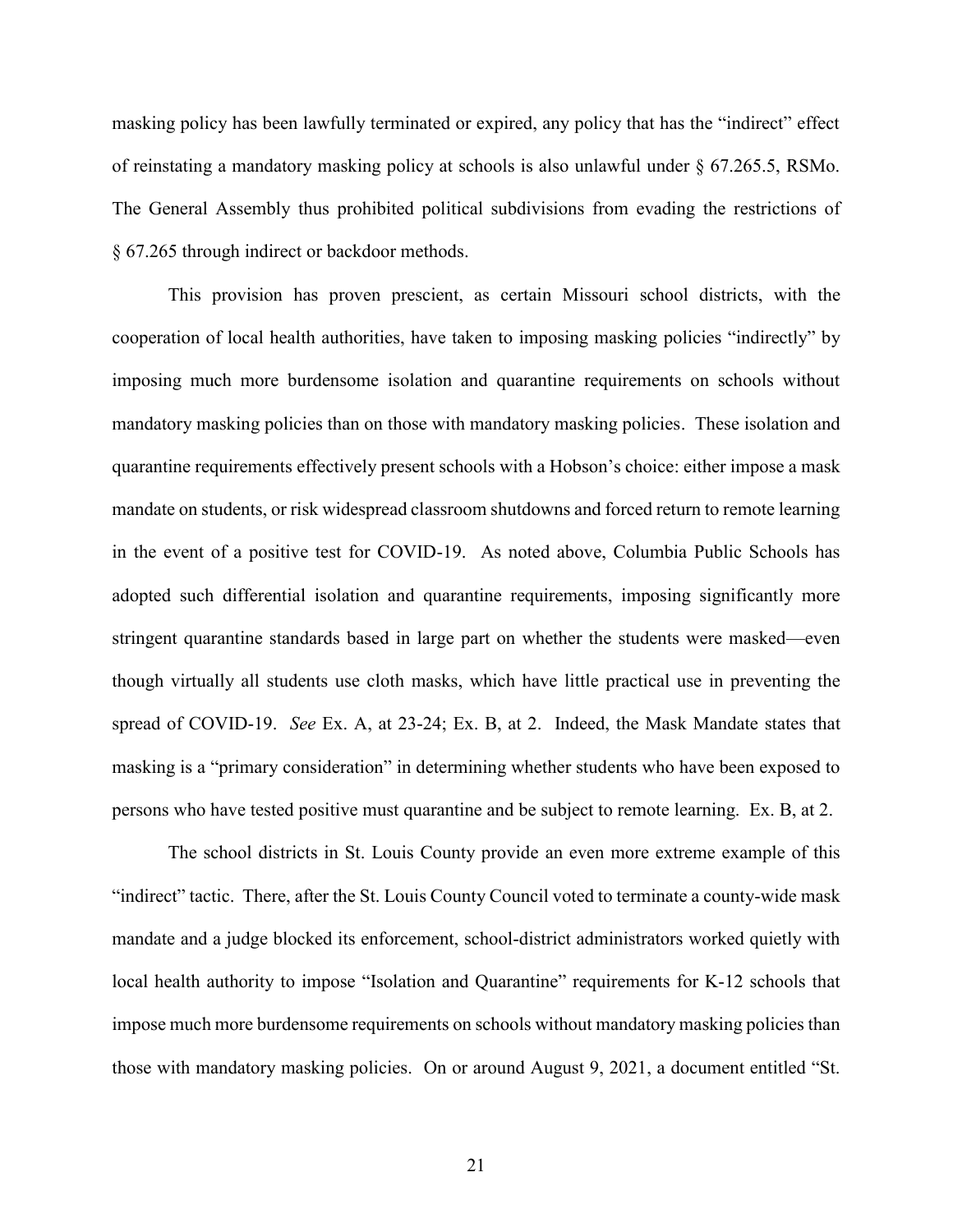Louis County Department of Health Isolation and Quarantine Requirements for K-12 School Settings" circulated among schools in St. Louis County. *See* Ex. E to Talent Declaration. That document provided dramatically different, and much more burdensome, isolation and quarantine requirements on "schools that have not implemented a universal masking policy" than on "schools that have implemented a universal masking policy." *Id.* at 1, 2-3. And the question whether the school had implemented "a universal masking policy," *i.e.*, a mask mandate for all students, including those as young as age 5, was the sole factor determining which set of isolation and quarantine requirements applied. *Id.* Thus, schools that did not adopt a "universal masking policy" would face disruptive classroom closures and the prospect of widespread returns to remote learning—which has been catastrophic for students in previous years. *See id.* In other words, in the face of a court order preventing mask mandates in schools, school-district administrators implemented the same policy "indirectly" by imposing much more burdensome isolation and quarantine requirements on schools that did not "voluntarily" impose mask mandates on students. Indirect evasions like these also violate the plain meaning of  $\S 67.265.5$ .

#### **4. School mask mandates are subject to § 67.265.6.**

Finally, the statute also provides that neither DHSS nor local health authorities have the authority to compel political subdivisions to violate the statute. Section 67.265.6 states: "No rule or regulation issued by the department of health and senior services shall authorize a local health official, health officer, local public health agency, or public health authority to create or enforce any order, ordinance, rule, or regulation described in section 192.300 or this section that is inconsistent with the provisions of this section." § 67.265.6, RSMo. Thus, school districts cannot claim that DHSS or local public health authorities have compelled or induced them to adopt mask mandates that would otherwise violate the statute—the statute itself deprives them of any such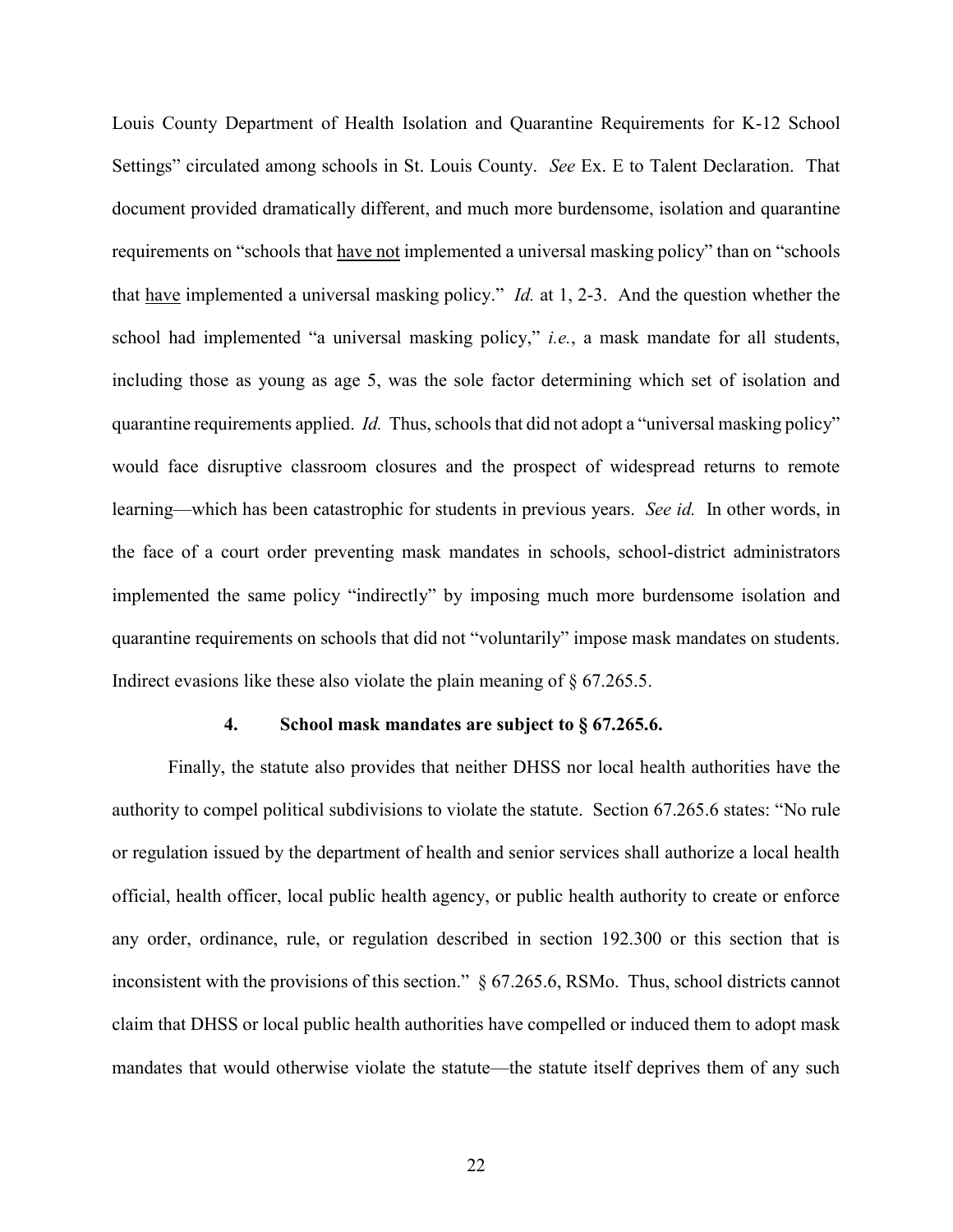authority. If there is a conflict between the statute and the instructions of DHSS or a local health authority, the statute governs. *Id.*

\* \* \* \* \*

For all these reasons, Missouri is likely to succeed on its claim in Count II that CPS's mask mandate for schoolchildren—and similar policies adopted by school districts throughout the State—is subject to the requirements of § 67.265, RSMo.

## **II. The Remaining** *Gabbert* **Factors Overwhelmingly Favor a Preliminary Injunction.**

Given Missouri's likelihood of success on the merits, the remaining three *Gabbert* factors, which address the balancing of harms and the public interest, overwhelmingly favor entering a preliminary injunction here. As noted above, those remaining factors are: "[2] the threat of irreparable harm to the movant absent the injunction, [3] the balance between this harm and the injury that the injunction's issuance would inflict on other interested parties, and [4] the public interest.'" *Gabbert*, 925 S.W.2d at 839.

#### **A. The State will suffer irreparable harm without a preliminary injunction.**

First, "the threat of irreparable harm to the movant absent the injunction," *id.*, is very great. It is black-letter law that the State has a strong interest in ensuring that its statutes are followed and enforced, and suffers irreparable injury when it cannot do so. "Any time" the State is prevented "from effectuating statutes enacted by representatives of its people, it suffers a form of irreparable injury." *Maryland v. King*, 567 U.S. 1301, 1303 (2012) (Roberts, C.J., in chambers) (citing *New Motor Vehicle Bd. of Cal. v. Orrin W. Fox Co.*, 434 U.S. 1345, 1351 (1977) (Rehnquist, J., in chambers)). When the State is blocked from implementing its statutes, "the State necessarily suffers the irreparable harm of denying the public interest in the enforcement of its law." *Planned Parenthood of Greater Texas Surgical Health Servs. v. Abbott*, 734 F.3d 406, 419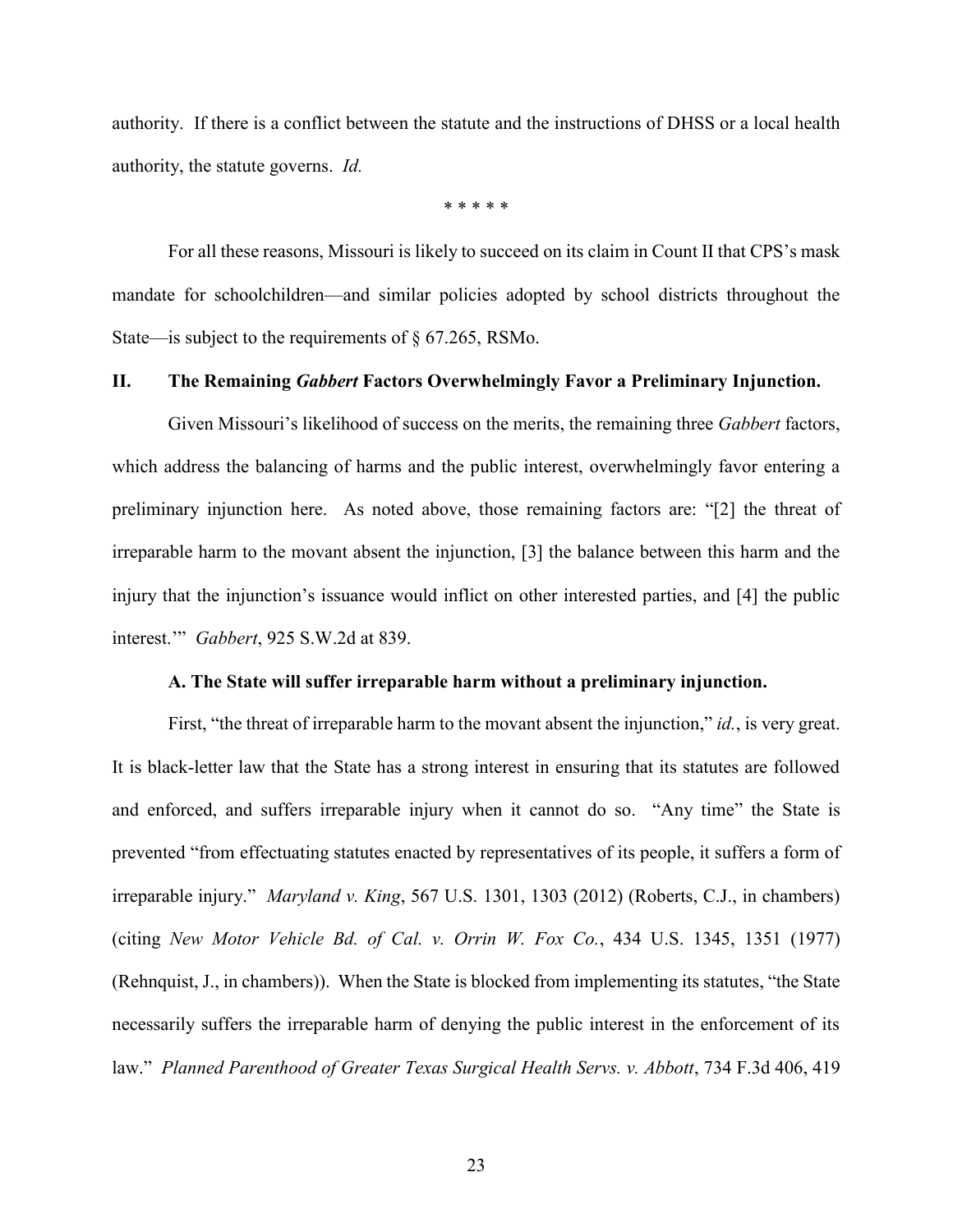(5th Cir. 2013); *Coalition for Economic Equity v. Wilson*, 122 F.3d 718, 719 (9th Cir. 1997). By disregarding the requirements of § 67.265, CPS and other public school districts across the State are preventing the State from implementing its statutory policies, enacted by overwhelming majorities of its General Assembly.

In addition, the Attorney General, acting on behalf of the State, seeks to enforce the Legislature's statutory purposes and represents the interests of parents and schoolchildren who are subject to unlawful masking policies by CPS and other school districts. *See* § 27.060, RSMo; *see State ex rel. Hawley v. Pilot Travel Centers, LLC*, 558 S.W.3d 22, 30 (Mo. banc 2018) ("The attorney general has the authority 'to seek enforcement of the legislature's statutory purposes.'") (quoting *Fogle v. State*, 295 S.W.3d 504, 510 (Mo. App. 2009)); *Alfred L. Snapp & Son, Inc. v. Puerto Rico, ex rel. Barez*, 458 U.S. 592, 607 (1982) (holding that the State has a *parens patriae* interest in preventing an injury to a "substantial segment of its population," especially where "the injury is one that the State, if it could, would likely attempt to address through its sovereign lawmaking powers"). The unlawful masking policies are restricting the personal liberty and freedom of hundreds of thousands of schoolchildren across the State, and they do so in violation of Missouri law. "The United States Supreme Court has held being subject to an unconstitutional statute, 'for even minimal periods of time, unquestionably constitutes irreparable injury.'" *Rebman v. Parson*, 576 S.W.3d 605, 612 (Mo. banc 2019) (quoting *Elrod v. Burns*, 427 U.S. 347, 373 (1976) (plurality opinion)). The same is true of being subject to an unlawful mask mandate an unconstitutional restriction on personal freedom constitutes *per se* irreparable injury to the parents and schoolchildren of Missouri.<sup>3</sup>

 $\overline{a}$ 

<sup>3</sup> To be clear, nothing in this motion would prevent parents or schoolchildren from *voluntarily* deciding to wear masks at school and during school activities, which is a decision that lies within their own judgment and responsibility. But under Missouri law, once a mask mandate has expired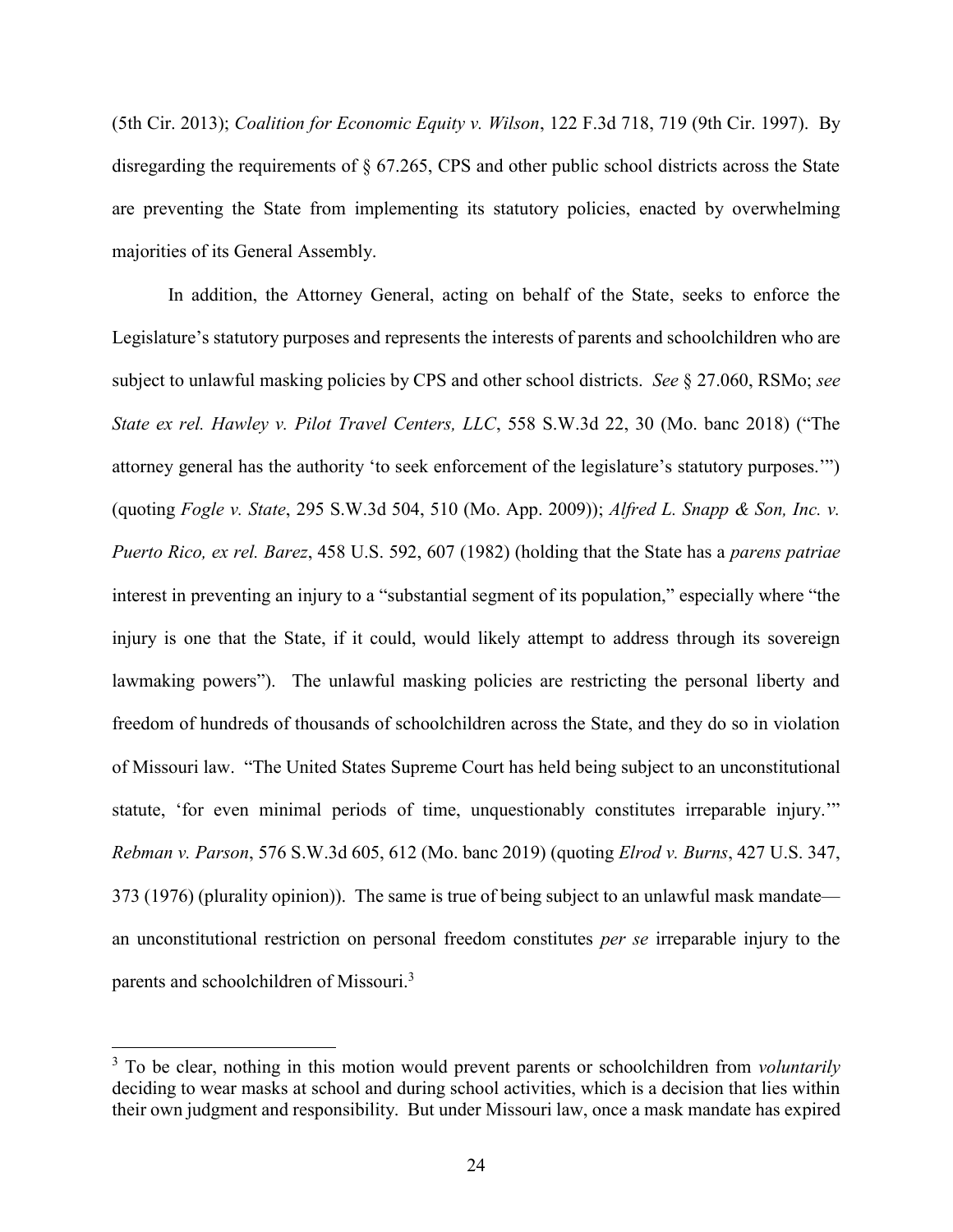## **B. Defendants will suffer no cognizable harm from complying with Missouri law.**

By contrast, an injunction that merely requires the school districts to comply with  $\S 67.265$ in their student-masking policies—which is all that the State requests here—will impose no cognizable injury on the school districts. *See Gabbert*, 925 S.W.2d at 839 (directing the court to balance the irreparable harm to plaintiffs against "the injury that the injunction's issuance would inflict on other interested parties"). Defendants have no valid interest in enforcing any mandate on Missouri citizens that violates duly enacted state law. *See, e.g., Make Liberty Win v. Ziegler*, 478 F.Supp.3d 805, 812 n.6 (W.D. Mo. 2020) (holding that "a governmental entity 'has no legitimate interest in enforcing an unconstitutional ordinance'") (quoting *KH Outdoor, LLC v. City of Trussville*, 458 F.3d 1261, 1272 (11th Cir. 2006)). Indeed, for a school district to impose a mask mandate on its students that violates state law is not just unlawful—it is unconstitutional, because it exceeds the constitutional authority of the political subdivision. *See State ex rel. Hazelwood Yellow Ribbon Comm. v. Klos*, 35 S.W.3d 457, 469 (Mo. App. 2000). Complying with the law is not an irreparable injury.

Moreover, § 67.265 does not prohibit Defendants from making reasonable efforts to protect students and implement countermeasures against the COVID-19 pandemic. In fact, it does not even directly prohibit mask mandates. Instead, it requires review and approval of public health orders by the most democratically accountable authority in the political subdivision—its governing body. *See* § 67.265.1(1), .2. The elected school boards, not unelected officials who are insulated from the voters, must ultimately assume responsibility for masking policies and other COVID-19 mitigation measures adopted by the school districts. *See id.* As Governor Parson noted in his press

 $\overline{a}$ 

or been lawfully terminated, the school district cannot continue to *command* the parents and schoolchildren to do so—it must respect their freedom to make such decisions for themselves.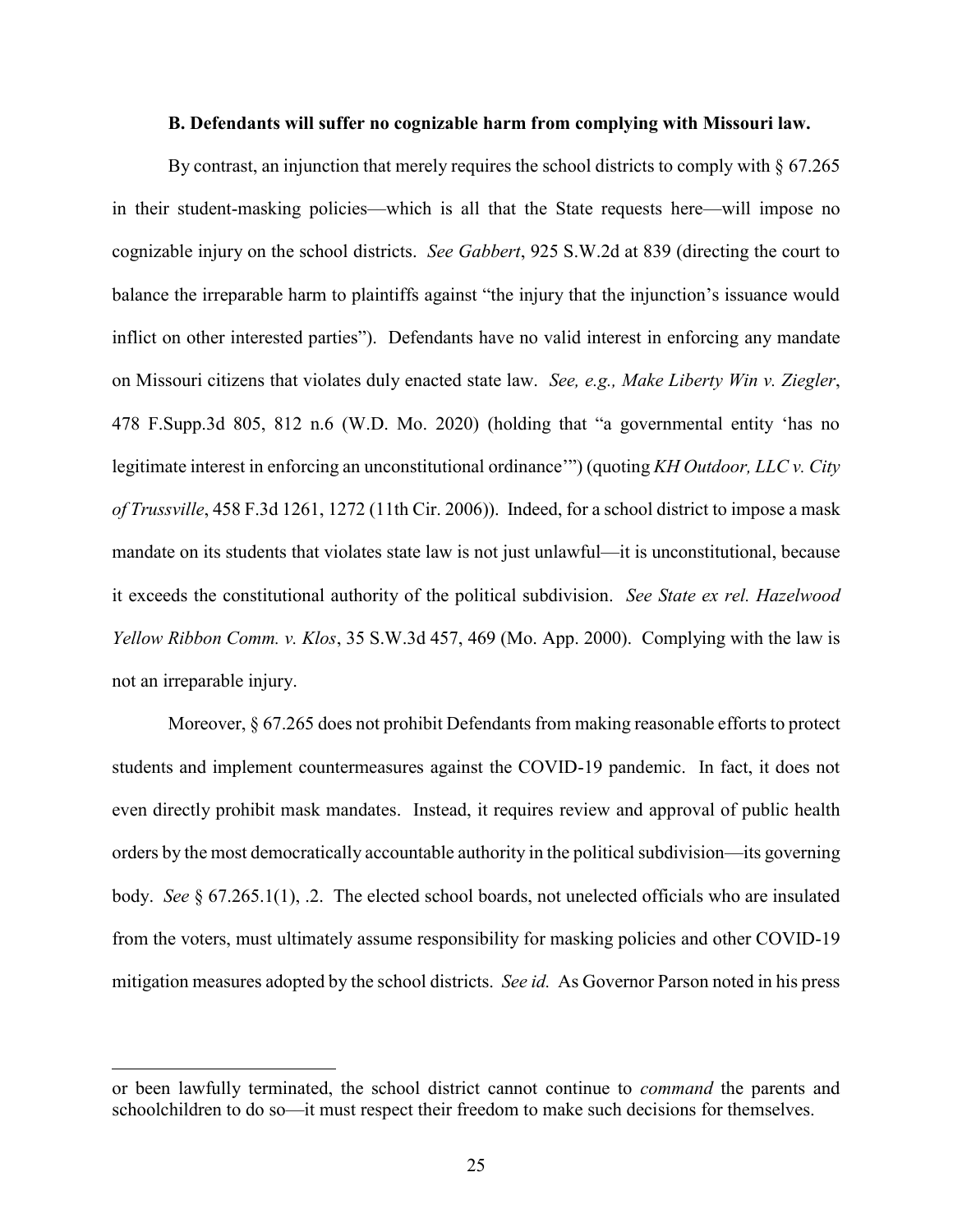release regarding the enactment of  $\S$  67.265, the statute promotes transparency and democratic accountability for public health orders. *See* Press Release, Missouri Governor Michael L. Parson, *Governor Parson Signs HB 271 Regarding Local Public Health Orders and Vaccine Passports* (June 15, 2021), https://bit.ly/3iaeMUd. Defendants can claim no plausible irreparable injury from complying with a statute that merely requires transparency and democratic accountability from those who restrict the personal freedom of hundreds of thousands of Missouri schoolchildren.

## **C. The public interest strongly favors compliance with § 67.265.**

For similar reasons, the public interest strongly favors enjoining the school districts to comply with § 67.265. As a duly enacted state statute, § 67.265 "is in itself a declaration of public interest and policy." *Virginian Ry. Co. v. Sys. Fed'n No. 40*, 300 U.S. 515, 552 (1937). This point applies with particular force here, because  $\S 67.265$  was enacted by nearly unanimous bipartisan majorities in both the Missouri House and the Missouri Senate. This democratic enactment whose purpose and effect is to promote further democratic engagement and public accountability at the local level—gives the people a more direct say in decisions of political subdivisions that directly impact their lives. The public interest strongly favors such democratic accountability. Further, as noted above, "[t]he loss of [constitutional] freedoms, for even minimal periods of time, unquestionably constitutes irreparable injury." *Elrod*, 427 U.S. at 373. For these reasons, the public interest favors invalidating the Defendants unlawful action and enjoining them from enforcing the invalid, defunct, and unconstitutional Mask Mandate.

## **CONCLUSION**

For the reasons stated, Plaintiff State of Missouri ex rel. Eric S. Schmitt respectfully requests that this Court enter a preliminary injunction against all members of the Defendant class, and all those acting in concert with them, and enjoin them:

26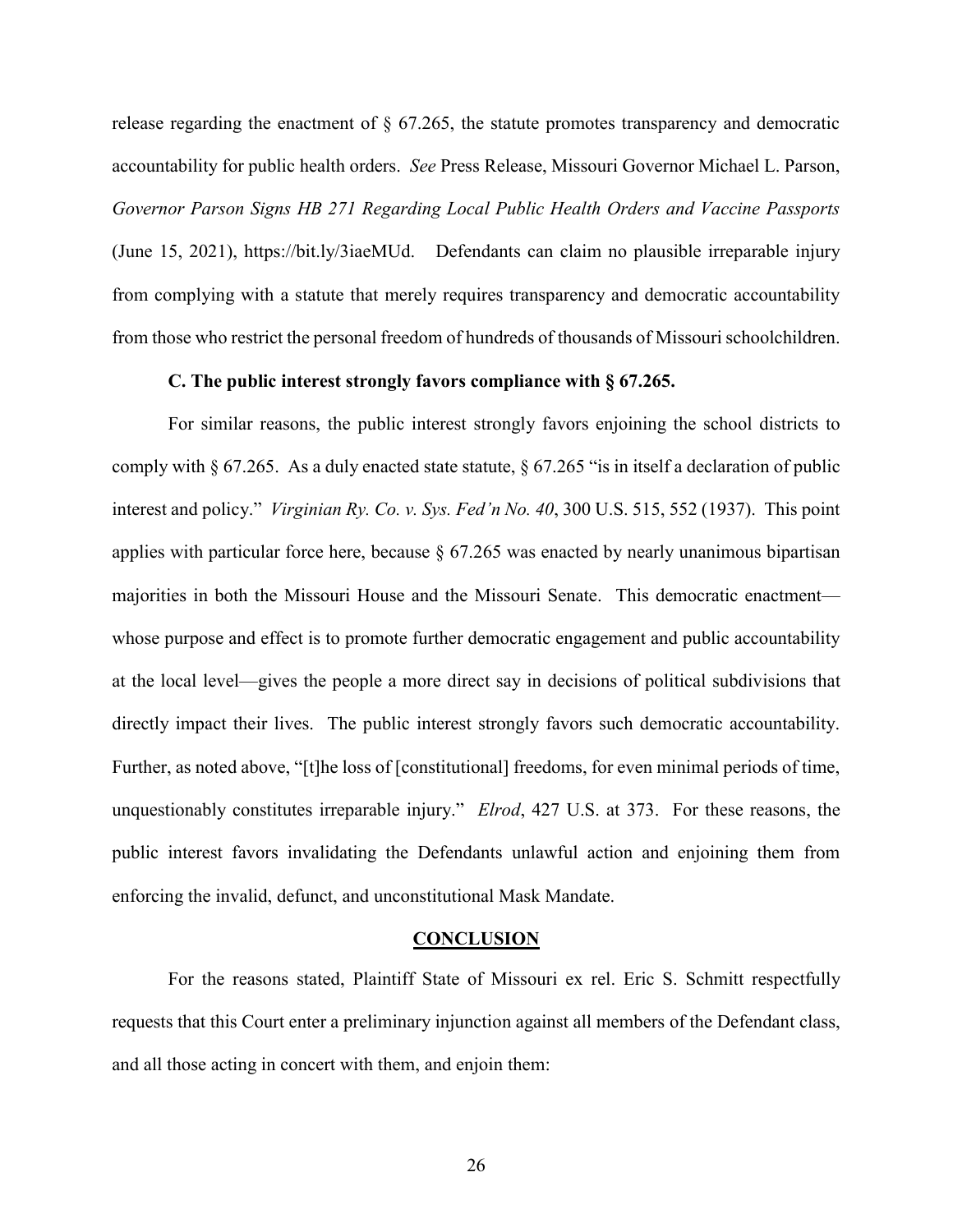1. To comply with all provisions § 67.265 in any decision to issue, extend, expire, or terminate any mandatory masking or face-covering policy that requires any public school students from pre-K to grade 12 to wear masks or face coverings while on school property and/or participating in school activities;

2. Not to enforce any mandatory masking or face-covering policy that requires any public school students from pre-K to grade 12 to wear masks or face coverings while on school property and/or participating in school activities if that policy has expired without being extended by a majority vote of the governing body within 30 days of the policy's issuance, as provided in  $§ 67.265.1(1);$ 

3. Not to enforce any mandatory masking or face-covering policy that requires any public school students from pre-K to grade 12 to wear masks or face coverings while on school property and/or participating in school activities if that policy has been terminated by a simple majority vote of the governing body at any time, as provided in § 67.265.2;

4. Not to enforce any mandatory masking or face-covering policy that requires any public school students from pre-K to grade 12 to wear masks or face coverings while on school property and/or participating in school activities if the person(s) issuing or extending that policy did not provide a report to the governing boding containing information supporting the need for such order prior to or concurrent with the issuance or extension of the order, as provided in § 67.265.4;

5. Not to take any action that has the effect, directly or indirectly, of imposing any mandatory masking or face-covering policy that requires any public school students from pre-K to grade 12 to wear masks or face coverings while on school property and/or participating in school

27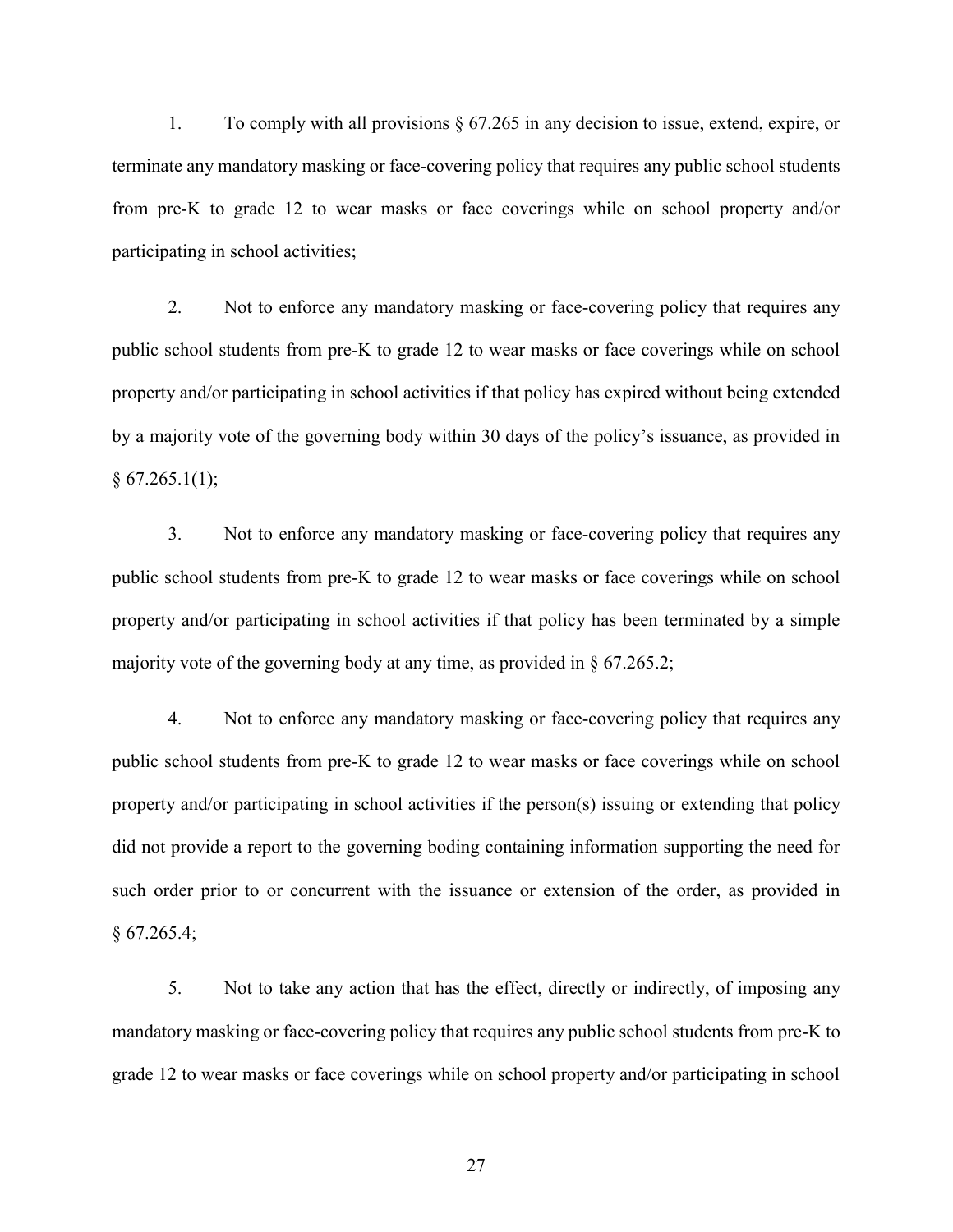activities that has expired under  $\S 67.265.1(1)$  or been terminated under  $\S 67.265.2$ , including but not limited to not imposing more restrictive isolation and/or quarantine standards on public schools based on whether students are masked, as provided in § 67.265.5;

6. Not to take any action to enforce the Columbia Public Schools' "Coronavirus Updates for Families," identified as "Updates as of August 13, 2013," which imposed a mask mandate on students in Columbia Public Schools;

7. To prominently display a copy of this preliminary injunction on the website(s) and school building(s) maintained by each school district in the Defendant Class; and

8. Granting such other and further relief as may be necessary and just.

Dated: September 17, 2021 Respectfully submitted,

## **ERIC S. SCHMITT Attorney General of Missouri**

*/s/ D. John Sauer*

D. John Sauer, #58721MO Jeff P. Johnson, #73249MO Michael E. Talent, #73339MO Missouri Attorney General's Office Post Office Box 899 Jefferson City, MO 65102 Tel: (573) 751-8870 Fax: (573) 751-0774 John.Sauer@ago.mo.gov *Counsel for Plaintiff*